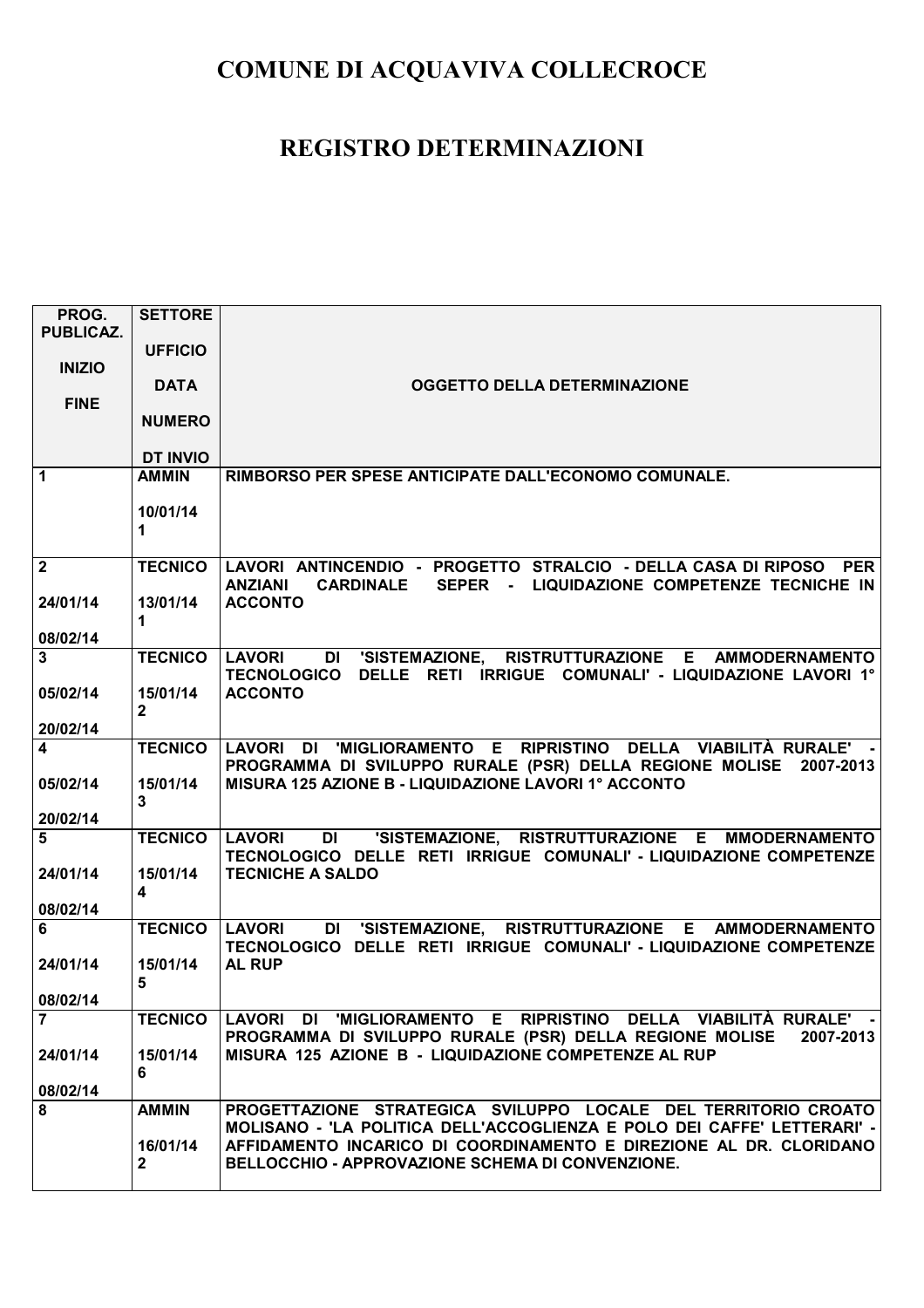| $\overline{9}$ | <b>RAG</b>                          | LIQUIDAZIONE FATTURA E.ON ENERGIA SPA PER FORNITURA DI GAS NATURALE<br>PER CONGUAGLIO PERIODO 11.04.2013 - 20.11.2013 |
|----------------|-------------------------------------|-----------------------------------------------------------------------------------------------------------------------|
| 26/08/14       | 16/01/14<br>1                       |                                                                                                                       |
| 10/9/14        |                                     |                                                                                                                       |
| 10             | <b>RAG</b>                          | <b>LIQUIDAZIONE E PAGAMENTO FATTURE WIND TELECOMUNICAZIONI SPA</b>                                                    |
| 26/08/14       | 16/01/14<br>$\mathbf{2}$            |                                                                                                                       |
| 10/9/14        |                                     |                                                                                                                       |
| 11             | <b>RAG</b>                          | IMPEGNO E LIQUIDAZIONE FATTURE ENEL ENERGIA SPA PER FORNITURA DI<br><b>ENERGIA ELETTRICA</b>                          |
|                | 16/01/14<br>$\mathbf{3}$            |                                                                                                                       |
| 12             | <b>VIGILAN</b>                      | LIQUIDAZIONE DI SPESA ALL'ECONOMO COMUNALE.                                                                           |
| 27/01/14       | 20/01/14<br>1                       |                                                                                                                       |
| 11/02/14       |                                     |                                                                                                                       |
| 13             | <b>RAG</b>                          | LIQUIDAZIONE SPESE DI VIAGGIO - LAMELZA ANTONELLA                                                                     |
| 26/08/14       | 20/01/14<br>$\overline{\mathbf{4}}$ |                                                                                                                       |
| 10/9/14        |                                     |                                                                                                                       |
| 14             | <b>AMMIN</b>                        | CONCESSIONE DELLA GESTIONE DELLA CASA DI RIPOSO ANZIANI CARDINALE<br>SEPER - DETERMINA A CONTRARRE.                   |
| 03/02/14       | 23/01/14<br>$\mathbf{3}$            |                                                                                                                       |
| 18/02/14       |                                     |                                                                                                                       |
| 15             | <b>AMMIN</b>                        | SERVIZIO MENSA SCOLASTICA - PAGAMENTO MESE DI DICEMBRE 2013.                                                          |
| 02/04/14       | 23/01/14<br>$\overline{\mathbf{4}}$ |                                                                                                                       |
| 17/04/14       |                                     |                                                                                                                       |
| 16             | <b>AMMIN</b>                        | <b>SERVIZIO</b><br>CONDUCENTE SCUOLABUS - LIQUIDAZIONE MESE DI DICEMBRE<br>DI<br>2013.                                |
| 02/04/14       | 23/01/14<br>5                       |                                                                                                                       |
| 17/04/14       |                                     |                                                                                                                       |
| 17             | <b>AMMIN</b>                        | <b>MAI ADOTTATA</b>                                                                                                   |
|                | 23/01/14<br>6                       |                                                                                                                       |
| 18             | <b>TECNICO</b>                      | DEPURATORE COMUNALE - LIQUIDAZIONE ALL'ARPA MOLISE - ACCONTO EX<br>ART.124 CO.11 DEL D.LGS.152/2006                   |
| 05/02/14       | 03/02/14<br>7                       |                                                                                                                       |
| 20/02/14       |                                     |                                                                                                                       |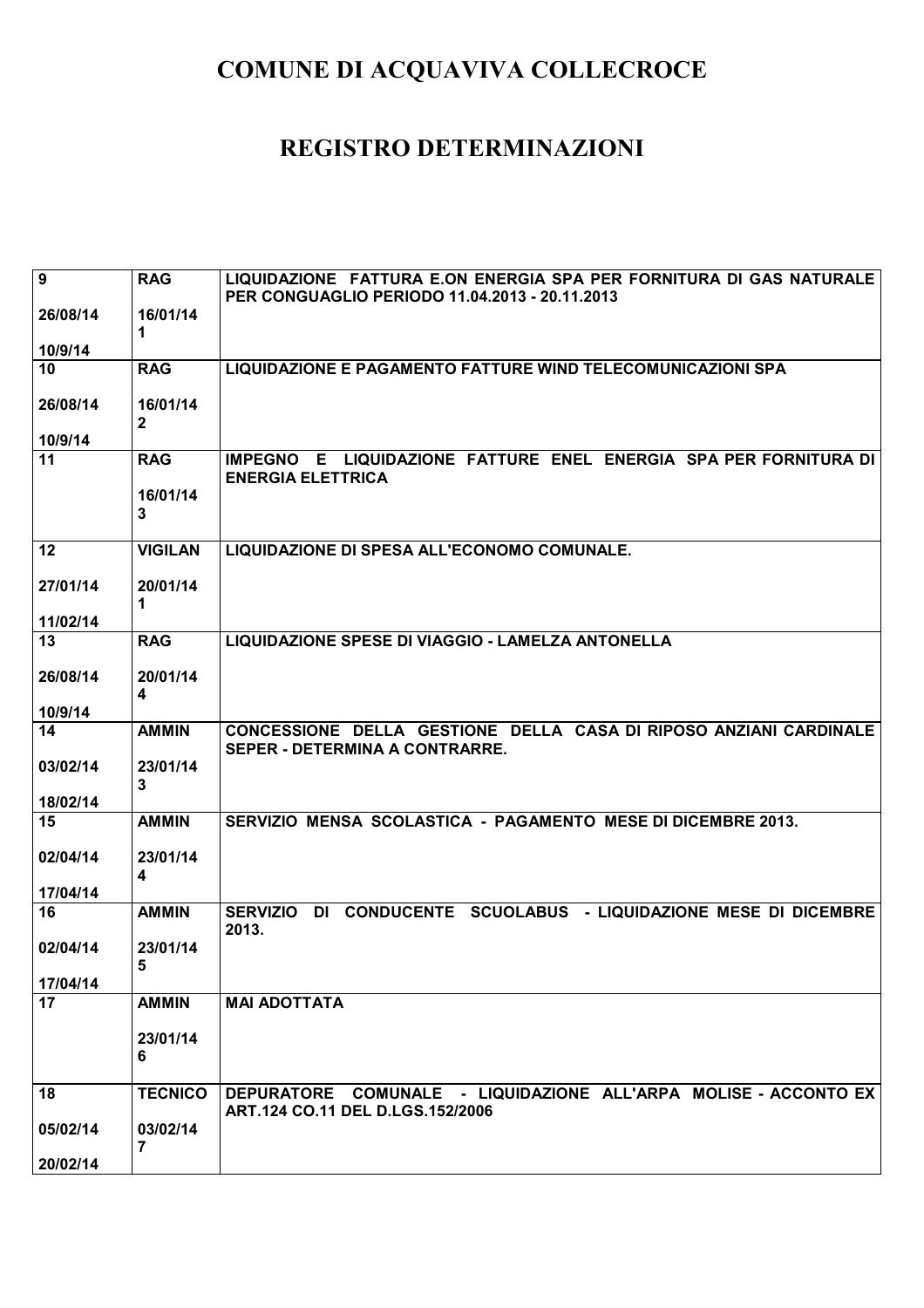| 19       | <b>TECNICO</b> | DEPURATORE COMUNALE - LIQUIDAZIONE ALLA PROVINCIA DI CAMPOBASSO -                                                             |
|----------|----------------|-------------------------------------------------------------------------------------------------------------------------------|
|          |                | SERVIZIO TUTELA AMBIENTALE - PRIMO RILASCIO AUA                                                                               |
| 05/02/14 | 03/02/14       |                                                                                                                               |
|          | 8              |                                                                                                                               |
| 20/02/14 |                |                                                                                                                               |
| 20       | <b>AMMIN</b>   | SERVIZIO DI CONDUCENTE SCUOLABUS - LIQUIDAZIONE MESE DI NOVEMBRE                                                              |
|          |                | 2013.                                                                                                                         |
| 02/04/14 | 04/02/14       |                                                                                                                               |
|          | $\overline{7}$ |                                                                                                                               |
| 17/04/14 | <b>AMMIN</b>   |                                                                                                                               |
| 21       |                | MANUTENZIONE CALDAIE BIBLIOTECA, CAFFE' LETTERARIO, SCUOLA MATERNA,<br>SEDE COMUNALE-LIQUIDAZIONE ALLA DITTA ONDESCA ANTONIO. |
| 05/02/14 | 05/02/14       |                                                                                                                               |
|          | 8              |                                                                                                                               |
| 20/02/14 |                |                                                                                                                               |
| 22       | <b>VIGILAN</b> | DI SPESA PER MANUTENZIONE CALDAIE CAMPO SPORTIVO E<br><b>LIQUIDAZIONE</b>                                                     |
|          |                | PALESTRA.                                                                                                                     |
| 05/02/14 | 05/02/14       |                                                                                                                               |
|          | $\mathbf{2}$   |                                                                                                                               |
| 20/02/14 |                |                                                                                                                               |
| 23       | <b>VIGILAN</b> | LIQUIDAZIONE DI SPESA PER NOLLEGGIO E INSTALLAZIONE LUMINARIE.                                                                |
|          |                |                                                                                                                               |
| 05/02/14 | 05/02/14       |                                                                                                                               |
|          | 3              |                                                                                                                               |
| 20/02/14 |                |                                                                                                                               |
|          |                |                                                                                                                               |
| 24       | <b>VIGILAN</b> | LIQUIDAZIONE MATERIALE PER UFFICI.                                                                                            |
|          |                |                                                                                                                               |
| 05/02/14 | 05/02/14       |                                                                                                                               |
|          | 4              |                                                                                                                               |
| 20/02/14 |                |                                                                                                                               |
| 25       | <b>VIGILAN</b> | IMPEGNO E LIQUIDAZIONE PER ACQUISTO GASOLIO PER AUTOTRAZIONE.                                                                 |
|          |                |                                                                                                                               |
| 05/02/14 | 05/02/14       |                                                                                                                               |
|          | 5              |                                                                                                                               |
| 20/02/14 |                |                                                                                                                               |
| 26       | <b>VIGILAN</b> | <b>IMPEGNO DI SPESA PER VESTIARIO P.M.</b>                                                                                    |
|          |                |                                                                                                                               |
| 05/02/14 | 05/02/14       |                                                                                                                               |
|          | $\bf 6$        |                                                                                                                               |
| 20/02/14 |                |                                                                                                                               |
| 27       | <b>AMMIN</b>   | <b>LIQUIDAZIONE DI SPESE.</b>                                                                                                 |
|          |                |                                                                                                                               |
| 02/04/14 | 05/02/14<br>9  |                                                                                                                               |
| 17/04/14 |                |                                                                                                                               |
| 28       | <b>AMMIN</b>   | <b>IMPEGNO DI SPESA PER RILEGATURA DELIBERE ANNO 2013 E STATO CIVILE.</b>                                                     |
|          |                |                                                                                                                               |
| 02/04/14 | 06/02/14       |                                                                                                                               |
| 17/04/14 | 10             |                                                                                                                               |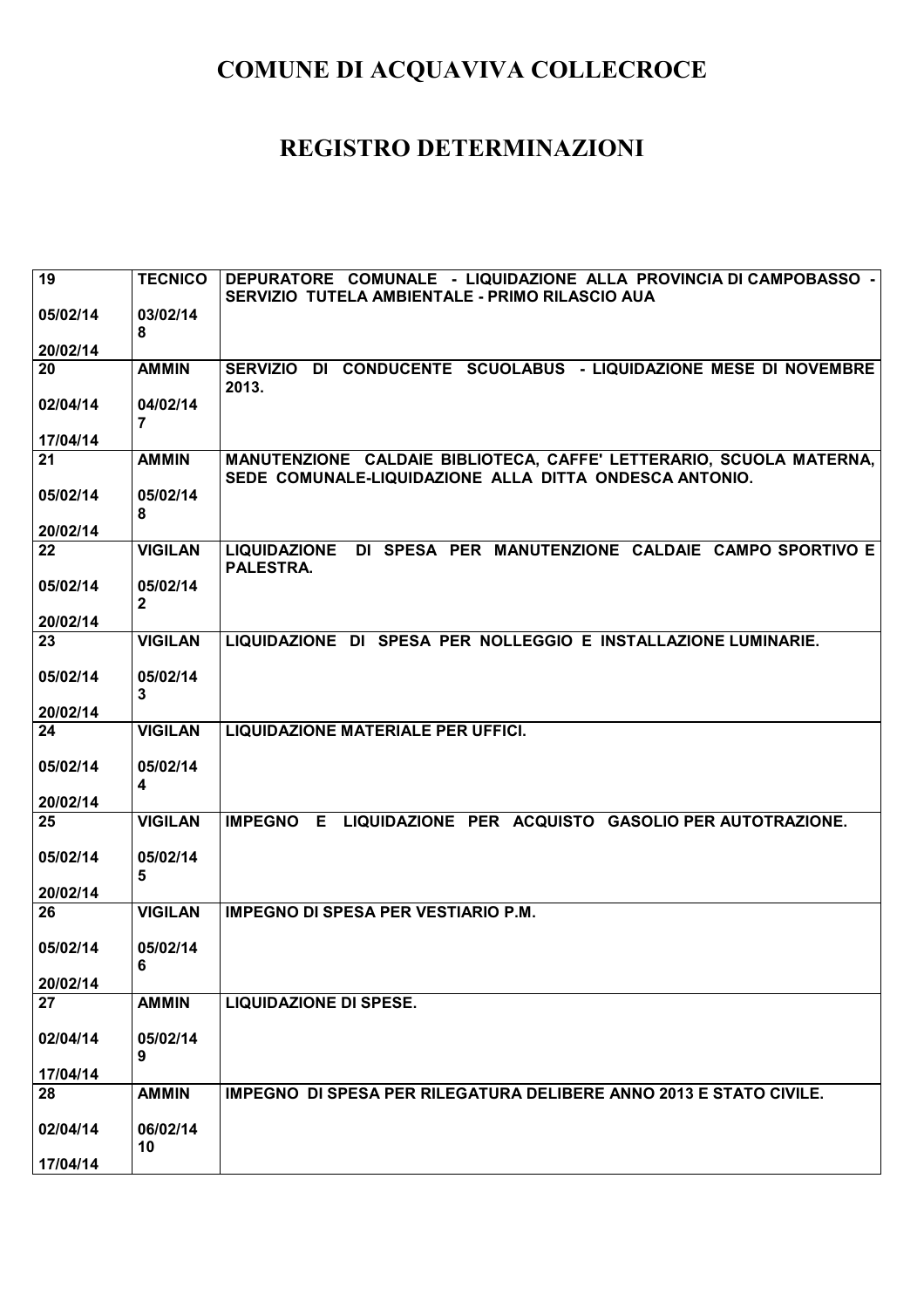| 29       | <b>AMMIN</b>   | <b>IMPEGNO DI SPESA PER FORNITURA MATERIALE PER GLI UFFICI COMUNALI.</b>                                                                                                                                 |
|----------|----------------|----------------------------------------------------------------------------------------------------------------------------------------------------------------------------------------------------------|
| 02/04/14 | 06/02/14<br>11 |                                                                                                                                                                                                          |
| 17/04/14 |                |                                                                                                                                                                                                          |
| 30       | <b>AMMIN</b>   | SERVIZIO DI PULIZIA UFFICI COMUNALI - LIQUIDAZIONE MESE DI DICEMBRE 2013.                                                                                                                                |
| 02/04/14 | 07/02/14<br>12 |                                                                                                                                                                                                          |
| 17/04/14 |                |                                                                                                                                                                                                          |
| 31       | <b>AMMIN</b>   | LIQUIDAZIONE QUOTA ASSOCIATIVA AMPA ANNO 2013.                                                                                                                                                           |
| 02/04/14 | 10/02/14<br>13 |                                                                                                                                                                                                          |
| 17/04/14 |                |                                                                                                                                                                                                          |
| 32       | <b>RAG</b>     | IMPEGNO DI SPESA PER ACQUISTO VOLUME 'LEGGE DI STABILITA' 2014'                                                                                                                                          |
|          | 13/02/14<br>5  |                                                                                                                                                                                                          |
| 33       | <b>TECNICO</b> | <b>RIPOSO</b><br>PER ANZANI 'CARDINALE SEPER'<br><b>CASA</b><br>DI<br><b>INTERVENTI</b><br>DI<br>COMPLETAMENTO FINALIZZATI ALLA SCIA VIGILI DEL FUOCO - FORNITURA DI                                     |
| 24/02/14 | 13/02/14<br>9  | <b>CONDOTTE PER EVACUAZIONE FUMI - LIQUIDAZIONE FATTURA</b>                                                                                                                                              |
| 11/03/14 |                |                                                                                                                                                                                                          |
| 34       | <b>TECNICO</b> | SERVIZIO DI GESTIONE DEL DEPURATORE COMUNALE - LIQUIDAZIONE FATTURA<br>ALLA ECOGREEN SRL - RELATIVA AL PRIMO E SECONDO TRIMESTRE<br>DI I                                                                 |
| 28/04/14 | 13/02/14<br>10 | GESTIONE ANNO 2013 (DAL 02.07.2013 AL 31.12.2013)                                                                                                                                                        |
| 13/05/14 |                |                                                                                                                                                                                                          |
| 35       | <b>AMMIN</b>   | PROGETTO LABORATORI CREATIVI DELL'ADRIATICO. AFFIDAMENTO INCARICO<br>PER DIREZIONE REALIZZAZIONE E COORDINAMENTO. APPROVAZIONE SCHEMA                                                                    |
| 24/02/14 | 17/02/14<br>14 | DI CONVENZIONE.                                                                                                                                                                                          |
| 11/03/14 |                |                                                                                                                                                                                                          |
| 36       | <b>TECNICO</b> | <b>CASA</b><br><b>RIPOSO</b><br><b>PER</b><br><b>ANZANI</b><br><b>'CARDINALE</b><br><b>SEPER'</b><br>DI<br><b>INTERVENTI</b><br>DI<br>COMPLETAMENTO FINALIZZATI ALLA SCIA VIGILI DEL FUOCO - ADEGUAMENTO |
| 05/03/14 | 20/02/14<br>11 | DELL'ILLUMINAZIONE DI EMERGENZA E DI SICUREZZA - LIQUIDAZIONE IN ACCONTO                                                                                                                                 |
| 20/03/14 |                |                                                                                                                                                                                                          |
| 37       | <b>TECNICO</b> | <b>CASA</b><br>RIPOSO PER ANZANI 'CARDINALE SEPER' INTERVENTI DI<br>DI<br>COMPLETAMENTO FINALIZZATI ALLA SCIA VIGILI DEL FUOCO - ESECUZIONE                                                              |
| 05/03/14 | 20/02/14<br>12 | <b>LAVORI EDILI - LIQUIDAZIONE FATTURA</b>                                                                                                                                                               |
| 20/03/14 |                |                                                                                                                                                                                                          |
| 38       | <b>TECNICO</b> | <b>CASA</b><br>DI<br><b>RIPOSO</b><br>PER ANZANI 'CARDINALE SEPER' INTERVENTI<br>DI<br>COMPLETAMENTO FINALIZZATI ALLA SCIA VIGILI DEL FUOCO - FORNITURA E                                                |
| 05/03/14 | 20/02/14<br>13 | POSA IN OPERA DI CARTELLONISTICA DI EMERGENZA - LIQUIDAZIONE FATTURA                                                                                                                                     |
| 20/03/14 |                |                                                                                                                                                                                                          |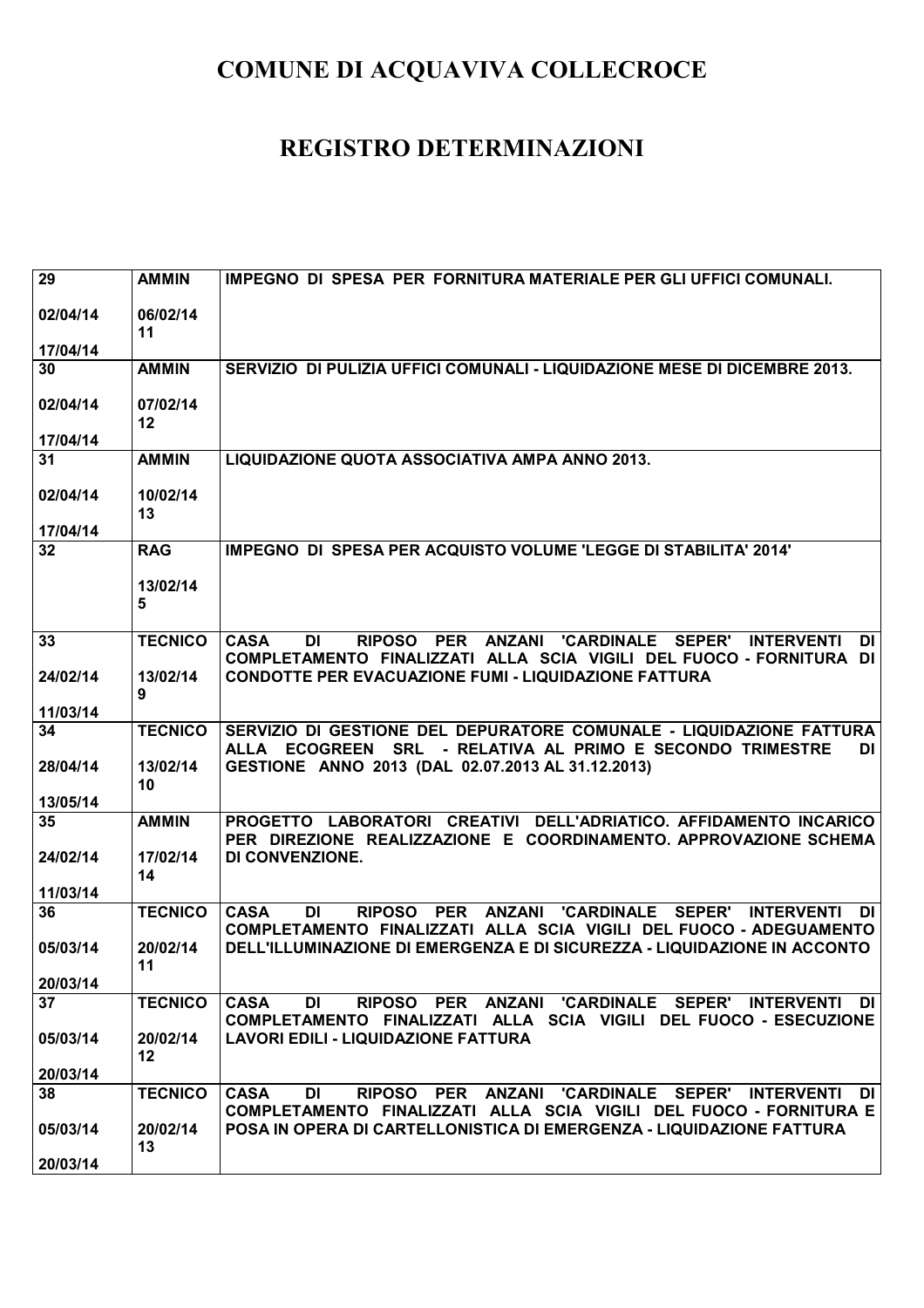| 39       | <b>TECNICO</b>             | LIQUIDAZIONE ALLA GUGLIONESI AMBIENTE PER LO SMATIMENTO RSU MESI DI<br><b>NOVEMBRE E DICEMBRE 2013</b>                                                                                         |
|----------|----------------------------|------------------------------------------------------------------------------------------------------------------------------------------------------------------------------------------------|
| 05/05/14 | 20/02/14<br>14             |                                                                                                                                                                                                |
| 20/05/14 |                            |                                                                                                                                                                                                |
| 40       | <b>RAG</b>                 | IMPEGNO E LIQUIDAZIONE FATTURA TELECOM ITALIA SPA PER IL 1° BIMESTRE 2014                                                                                                                      |
| 26/08/14 | 20/02/14<br>6              |                                                                                                                                                                                                |
| 10/9/14  |                            |                                                                                                                                                                                                |
| 41       | <b>RAG</b>                 | LIQUIDAZIONE FATTURA E.ON ENERGIA SPA PER FORNITURA DI GAS NATURALE                                                                                                                            |
| 26/08/14 | 20/02/14<br>$\overline{7}$ |                                                                                                                                                                                                |
| 10/9/14  |                            |                                                                                                                                                                                                |
| 42       | <b>VIGILAN</b>             | TAGLIO PER USO CIVICO DELLA Vº SEZ.<br><b>BOSCO</b><br><b>COMUNALE</b><br><b>PROROGA</b><br><b>FRASCALPIANO - STAGIONE SILVANA 2013/2014.</b>                                                  |
| 05/03/14 | 27/02/14<br>7              |                                                                                                                                                                                                |
| 20/03/14 |                            |                                                                                                                                                                                                |
| 43       | <b>RAG</b>                 | APPROVAZIONE ELENCHI RESIDUI ATTIVI E PASSIVI DEL CONTO DI BILANCIO ANNO<br>2013                                                                                                               |
| 19/03/14 | 27/02/14<br>8              |                                                                                                                                                                                                |
| 03/04/14 |                            |                                                                                                                                                                                                |
|          |                            |                                                                                                                                                                                                |
| 44       | <b>TECNICO</b>             | <b>RIPOSO</b><br><b>PER</b><br><b>ANZANI 'CARDINALE</b><br><b>SEPER'</b><br><b>CASA</b><br>DI<br><b>INTERVENTI</b><br>DI<br>COMPLETAMENTO FINALIZZATI ALLA SCIA VIGILI DEL FUOCO - FORNITURA E |
| 17/10/14 | 03/03/14<br>15             | POSA IN OPERA DI PORTE/USCITE DI SICUREZZA - IMPEGNO DI SPESA                                                                                                                                  |
| 01/11/14 |                            |                                                                                                                                                                                                |
| 45       | <b>AMMIN</b>               | <b>LIQUIDAZIONE DI SPESE.</b>                                                                                                                                                                  |
| 02/04/14 | 05/03/14<br>15             |                                                                                                                                                                                                |
| 17/04/14 |                            |                                                                                                                                                                                                |
| 46       | <b>AMMIN</b>               | GESTIONE CASA DI RIPOSO ANZIANI CARDINALE SEPER - NOMINA COMMISSIONE<br><b>GIUDICATRICE.</b>                                                                                                   |
|          | 05/03/14<br>16             |                                                                                                                                                                                                |
| 47       | <b>AMMIN</b>               | <b>LABORATORI</b><br><b>CREATIVI</b><br><b>DELL'ADRIATICO</b><br><b>PROGETTO</b><br><b>ACRONIMO</b>                                                                                            |
| 10/03/14 | 07/03/14                   | LABOR.CRE.AD - APPROVAZIONE MANIFESTO DI MANIFESTAZIONE DI INTERESSE E<br>SCHEMI DI INVITO PER OFFERTA DI PREVENTIVI.                                                                          |
|          | 17                         |                                                                                                                                                                                                |
| 25/03/14 |                            |                                                                                                                                                                                                |
| 48       | <b>AMMIN</b>               | APPROVAZIONE SCHEMA DI CONVENZIONE PER L'USO DEI LOCALI DI PROPRIETA'<br>SITUATI IN VIA TRIESTE N.1 NELLA SEDE DELLA BIBLOIOTECA<br><b>COMUNALE</b>                                            |
| 10/03/14 | 10/03/14<br>18             | <b>COMUNALE.</b>                                                                                                                                                                               |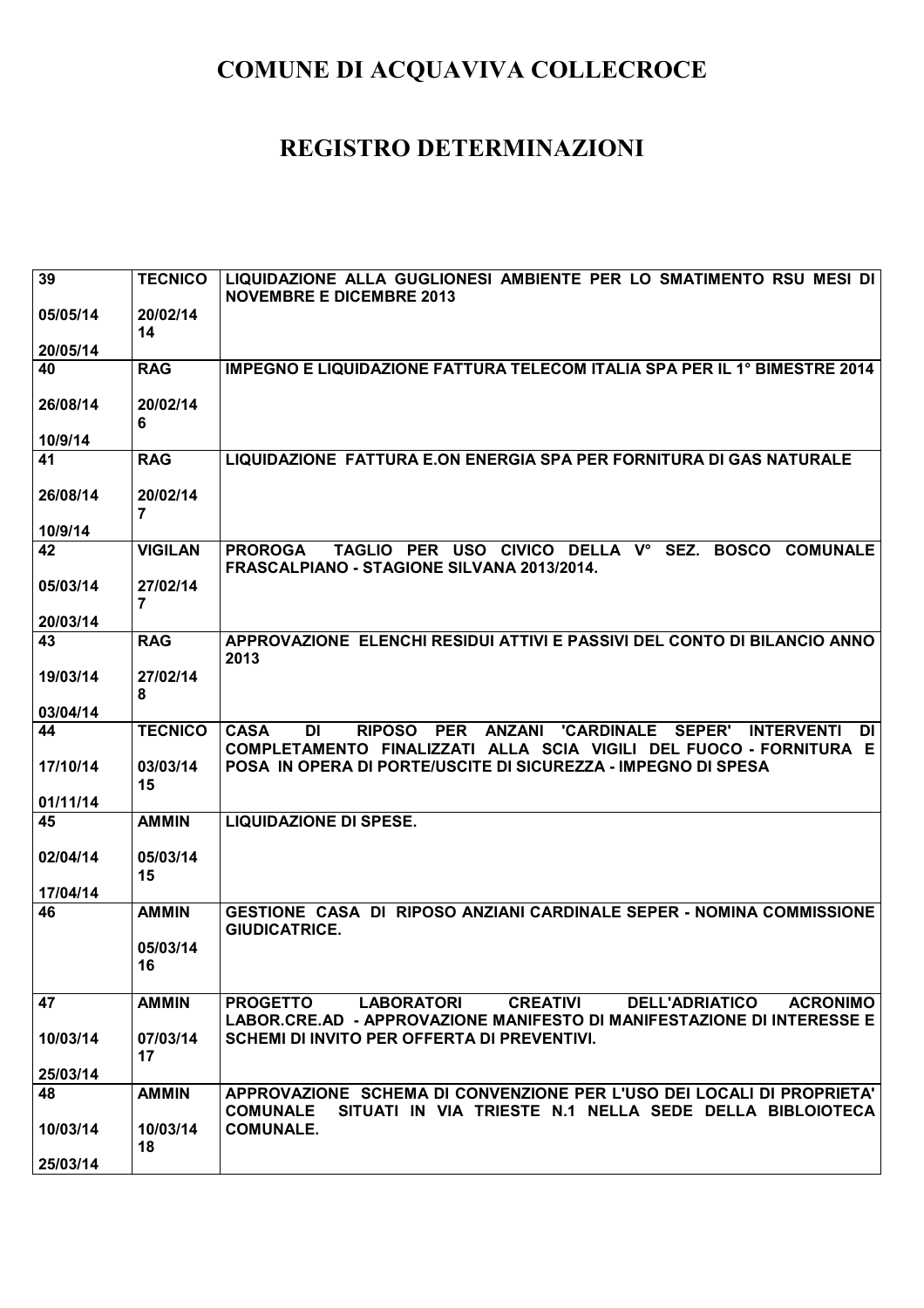| 49             | <b>VIGILAN</b> | INCARICO ALLA DITTA IL MOSAICO SOCIETA' COOPERATIVA SOCIALE ONLUS DI          |
|----------------|----------------|-------------------------------------------------------------------------------|
|                |                | CASACALENDA DEL SERVIZIO DI AUTISTA MACCHINA COMPATTATRICE E MEZZI            |
| 19/03/14       | 10/03/14       | <b>COMPLESSI COMUNALI.</b>                                                    |
|                | 8              |                                                                               |
| 03/04/14<br>50 | <b>AMMIN</b>   | APPROVAZIONE BANDO PER INDIZIONE CONCORSO LETTERARIO E SCHEDA DI              |
|                |                | <b>PARTECIPAZIONE.</b>                                                        |
| 02/04/14       | 11/03/14       |                                                                               |
|                | 19             |                                                                               |
| 17/04/14       |                |                                                                               |
| 51             | <b>RAG</b>     | IMU ERRONEAMENTE VERSATA AL SIG. MIRCO VIRGILIO - QUOTA<br><b>RIMBORSO</b>    |
|                |                | <b>COMUNE</b>                                                                 |
|                | 12/03/14       |                                                                               |
|                | 9              |                                                                               |
| 52             | <b>RAG</b>     | RIVERSAMENTO ALLA PROVINCIA DI CAMPOBASSO DEL TRIBUTO AMBIENTALE              |
|                |                | (TEFA) RELATIVO ALLA RISCOSSIONE TA.R.S.U. 2008/2009                          |
| 26/08/14       | 12/03/14       |                                                                               |
|                | 10             |                                                                               |
| 10/9/14        |                |                                                                               |
| 53             | <b>AMMIN</b>   | <b>LIQUIDAZIONE DI SPESE.</b>                                                 |
|                |                |                                                                               |
| 02/04/14       | 13/03/14       |                                                                               |
| 17/04/14       | 20             |                                                                               |
| 54             | <b>AMMIN</b>   | <b>LIQUIDAZIONE DI SPESE.</b>                                                 |
|                |                |                                                                               |
|                |                |                                                                               |
|                |                |                                                                               |
|                | 13/03/14<br>21 |                                                                               |
|                |                |                                                                               |
| 55             | <b>AMMIN</b>   | PROGETTO LABORATORI CREATIVI DELL'ADRIATICO. LIQUIDAZIONE A FAVORE DI         |
|                |                | GRP LAG NERETVA (PARTNER DEL PROGETTO) LA SOMMA PER L'ACQUISTO DEI            |
| 25/03/14       | 18/03/14       | BIGLIETTI DA SPLIT AD ANCONA ANDATA E RITORNO PER N.18 PERSONE.               |
|                | 22             |                                                                               |
| 9/04/14        |                |                                                                               |
| 56             | <b>AMMIN</b>   | APPROVAZIONE VERBALE DI GARA ALLA DITTA: BIOMEDICAL DI PERRETTA               |
|                |                | <b>ENRICO &amp; C. PER LA CONCESSIONE DELLA GESTIONE DELLA CASA DI RIPOSO</b> |
| 17/04/14       | 20/03/14<br>23 | <b>ANZIANI CARDINALE SEPER.</b>                                               |
| 02/05/14       |                |                                                                               |
| 57             | <b>AMMIN</b>   | SERVIZIO MENSA SCOLASTICA - LIQUIDAZIONE MESE DI GENNAIO 2014.                |
|                |                |                                                                               |
| 02/04/14       | 24/03/14       |                                                                               |
|                | 24             |                                                                               |
| 17/04/14       |                |                                                                               |
| 58             | <b>AMMIN</b>   | MENSA SCOLASTICA - LIQUIDAZIONE MESE DI FEBBRAIO 2014.                        |
|                | 24/03/14       |                                                                               |
| 04/06/14       | 25             |                                                                               |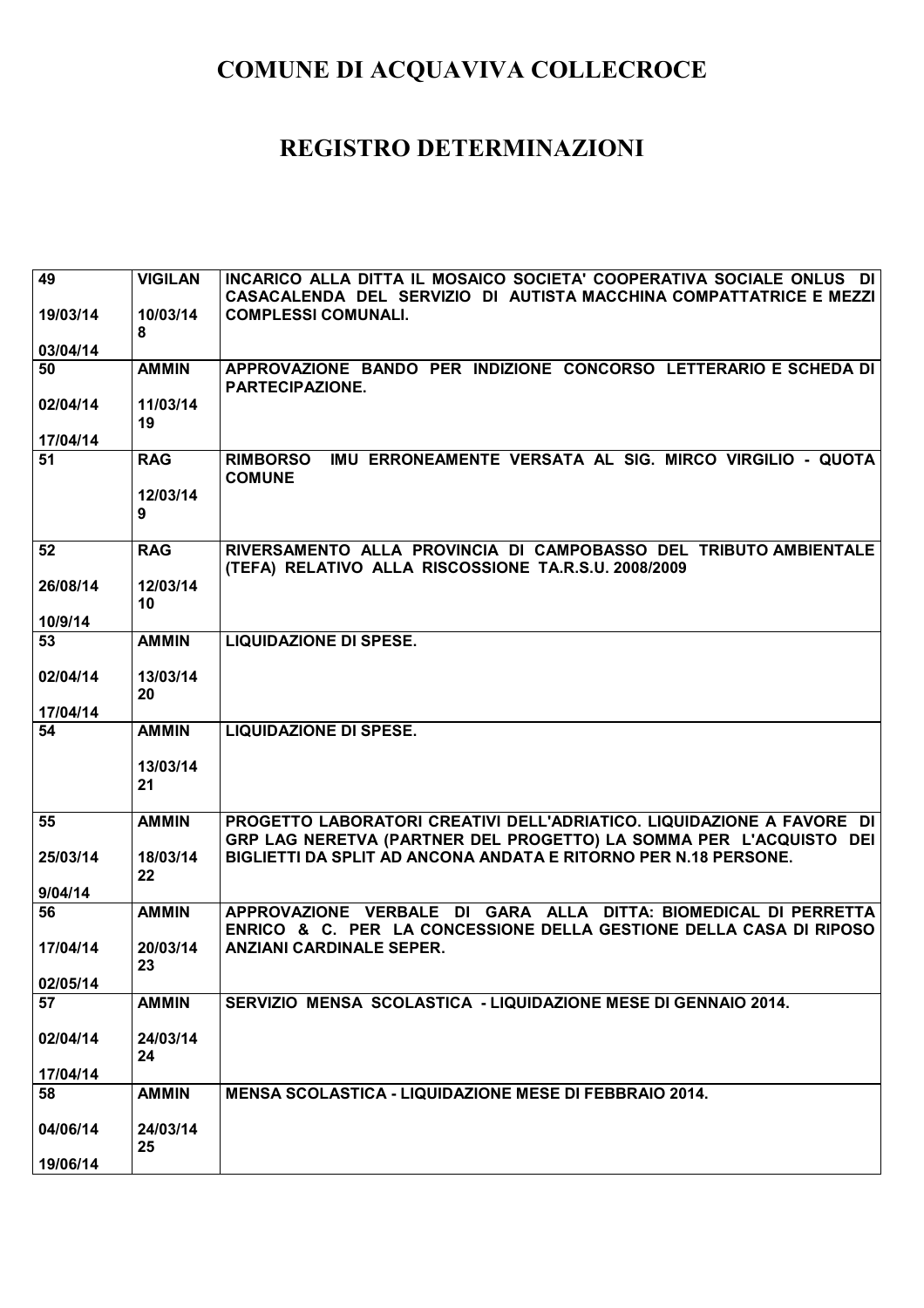| 59       | <b>AMMIN</b>             | SERVIZIO CONDUCENTE SCUOLABUS - MESE DI GENNAIO 2014.                                                                                                                                                        |
|----------|--------------------------|--------------------------------------------------------------------------------------------------------------------------------------------------------------------------------------------------------------|
| 02/04/14 | 24/03/14<br>26           |                                                                                                                                                                                                              |
| 17/04/14 |                          |                                                                                                                                                                                                              |
| 60       | <b>AMMIN</b>             | SERVIZIO DI CONDUCENTE SCUOLABUS - MESE DI FEBBRAIO 2014.                                                                                                                                                    |
| 05/06/14 | 24/03/14<br>27           |                                                                                                                                                                                                              |
| 20/06/14 |                          |                                                                                                                                                                                                              |
| 61       | <b>TECNICO</b>           | LAVORI ANTINCENDIO - PROGETTO STRALCIO - DELLA CASA DI RIPOSO PER<br>ANZIANI CARDINALE SEPER - LIQUIDAZIONE COMPETENZE TECNICHE A SALDO                                                                      |
| 08/05/14 | 27/03/14<br>16           | <b>ING. FUSCO</b>                                                                                                                                                                                            |
| 23/05/14 |                          |                                                                                                                                                                                                              |
| 62       | <b>AMMIN</b><br>27/03/14 | VOTAZIONE DEL GIORNO 25.5.2014 - COSTITUZIONE DELL'UFFICIO ELETTORALE -<br>AUTORIZZAZIONE AL PERSONALE DEL SERVIZIO ELETTORALE AD ESEGUIRE<br>LAVORO STRAORDINARIO NEL PERIODO: DAL 01.04.2014 AL 30.5.2014. |
|          | 28                       |                                                                                                                                                                                                              |
| 63       | <b>TECNICO</b>           | LIQUIDAZIONE ALLA GUGLIONESI AMBIENTE PER LO SMATIMENTO RSU MESI DI<br><b>GENNAIO E FEBBRAIO 2014</b>                                                                                                        |
| 01/08/14 | 31/03/14<br>17           |                                                                                                                                                                                                              |
| 16/08/14 |                          |                                                                                                                                                                                                              |
| 64       | <b>AMMIN</b>             | PROGETTO LABORATORI CREATIVI DELL'ADRIATICO - IMPEGNO DI SPESA.                                                                                                                                              |
| 02/04/14 | 01/04/14<br>29           |                                                                                                                                                                                                              |
| 17/04/14 |                          |                                                                                                                                                                                                              |
| 65       | <b>AMMIN</b>             | <b>CREATIVI</b><br><b>DELL'ADRIATICO</b><br><b>PROGETTO</b><br><b>EUROPEO</b><br><b>LABORATORI</b><br>(LABOR.CRE.AD.) - LLIQUIDAZIONE FATTURE.                                                               |
| 02/04/14 | 01/04/14<br>30           |                                                                                                                                                                                                              |
| 17/04/14 |                          |                                                                                                                                                                                                              |
| 66       | <b>AMMIN</b>             | PROGETTO EUROPEO LABORATORI CREATIVI DELL'ADRIATICO - LIQUIDAZIONE<br><b>FATTURE.</b>                                                                                                                        |
| 22/08/14 | 02/04/14<br>31           |                                                                                                                                                                                                              |
| 06/9/14  |                          |                                                                                                                                                                                                              |
| 67       | <b>TECNICO</b>           | LAVORI ANTINCENDIO - PROGETTO STRALCIO - DELLA CASA DI RIPOSO PER<br>ANZIANI CARDINALE SEPER - LIQUIDAZIONE STATO FINALE IN ACCONTO                                                                          |
|          | 02/04/14<br>18           |                                                                                                                                                                                                              |
| 68       | <b>AMMIN</b>             | LEGGE 482/99 - NORME IN MATERIA DI TUTELA DELLE MINORANZE LINGUISTICHE<br>STORICHE - PROGETTO UNICO REGIONALE ESERCIZIO STATALE ANNO 2010 E                                                                  |
| 9/04/14  | 07/04/14<br>32           | D.G.R. N.643/2013 - APPROVAZIONE BANDO DI GARA.                                                                                                                                                              |
| 24/04/14 |                          |                                                                                                                                                                                                              |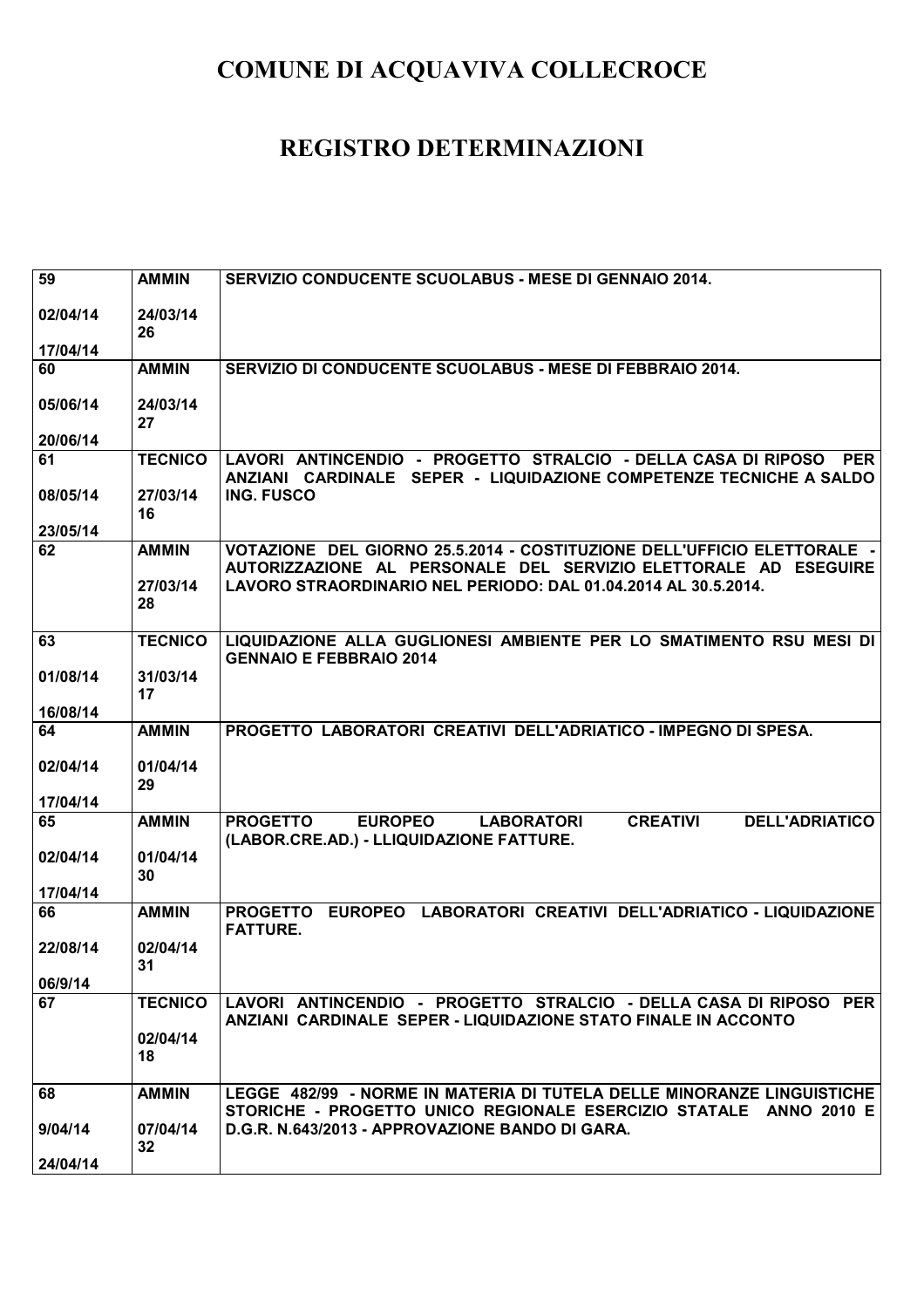| 69       | <b>VIGILAN</b> | <b>IMPEGNO E LIQUIDAZIONE DI SPESA.</b>                                                  |
|----------|----------------|------------------------------------------------------------------------------------------|
|          |                |                                                                                          |
|          | 07/04/14       |                                                                                          |
|          | 9              |                                                                                          |
| 70       | <b>TECNICO</b> | INTERVENTI DI MIGLIORAMENTO DELL'IMPIANTO DI PUBBLICA ILLUMINAZIONE -                    |
|          |                | DETEMINAZIONE A CONTRATTARE - APPROVAZIONE LETTERA D'INVITO E ALLEGATI                   |
| 22/05/14 | 10/04/14       |                                                                                          |
|          | 19             |                                                                                          |
| 06/06/14 |                |                                                                                          |
| 71       | <b>RAG</b>     | APPROVAZIONE RUOLO SERVIZIO IDRICO INTEGRATO ANNO 2013                                   |
| 17/10/14 | 10/04/14       |                                                                                          |
|          | 11             |                                                                                          |
| 01/11/14 |                |                                                                                          |
| 72       | <b>TECNICO</b> | <b>CASA</b><br>RIPOSO PER ANZANI 'CARDINALE SEPER'<br>DI<br><b>INTERVENTI</b><br>DI      |
|          |                | COMPLETAMENTO FINALIZZATI ALLA SCIA VIGILI DEL FUOCO - ADEGUAMENTO                       |
| 17/04/14 | 15/04/14       | DELL'ILLUMINAZIONE DI EMERGENZA E DI SICUREZZA - LIQUIDAZIONE SECONDO                    |
| 02/05/14 | 20             | <b>ACCONTO</b>                                                                           |
| 73       | <b>AMMIN</b>   | AGGIUDICAZIONE DEFINITIVA GESTIONE CASA DI RIPOSO ANZIANI CARDINALE                      |
|          |                | <b>SEPER.</b>                                                                            |
| 23/04/14 | 17/04/14       |                                                                                          |
|          | 33             |                                                                                          |
| 08/05/14 |                |                                                                                          |
| 74       | <b>AMMIN</b>   | <b>LIQUIDAZIONE DI SPESE.</b>                                                            |
| 27/05/14 | 22/04/14       |                                                                                          |
|          | 34             |                                                                                          |
| 11/06/14 |                |                                                                                          |
| 75       | <b>VIGILAN</b> | SOSTITUZIONE MOLLE E MOTORE SARACINESCA<br><b>IMPEGNO</b><br>SPESA PER<br>DI             |
|          |                | <b>AUTORIMESSA COMUNALE.</b>                                                             |
| 21/08/14 | 23/04/14<br>10 |                                                                                          |
| 05/9/14  |                |                                                                                          |
| 76       | <b>TECNICO</b> | RIMBORSO ALL'ECONOMO COMUNALE                                                            |
|          |                |                                                                                          |
| 08/05/14 | 28/04/14       |                                                                                          |
| 23/05/14 | 21             |                                                                                          |
| 77       | <b>TECNICO</b> | LIQUIDAZIONE CARBURANTE ALLA DITTA VILLANI ENRICO DA MONTECILFONE                        |
|          |                | (CB)                                                                                     |
|          | 28/04/14       |                                                                                          |
|          | 22             |                                                                                          |
|          |                |                                                                                          |
| 78       | <b>TECNICO</b> | LIQUIDAZIONE ALLA GUGLIONESI AMBIENTE PER LO SMATIMENTO RSU MESE DI<br><b>MARZO 2014</b> |
| 28/04/14 | 28/04/14       |                                                                                          |
|          | 23             |                                                                                          |
| 13/05/14 |                |                                                                                          |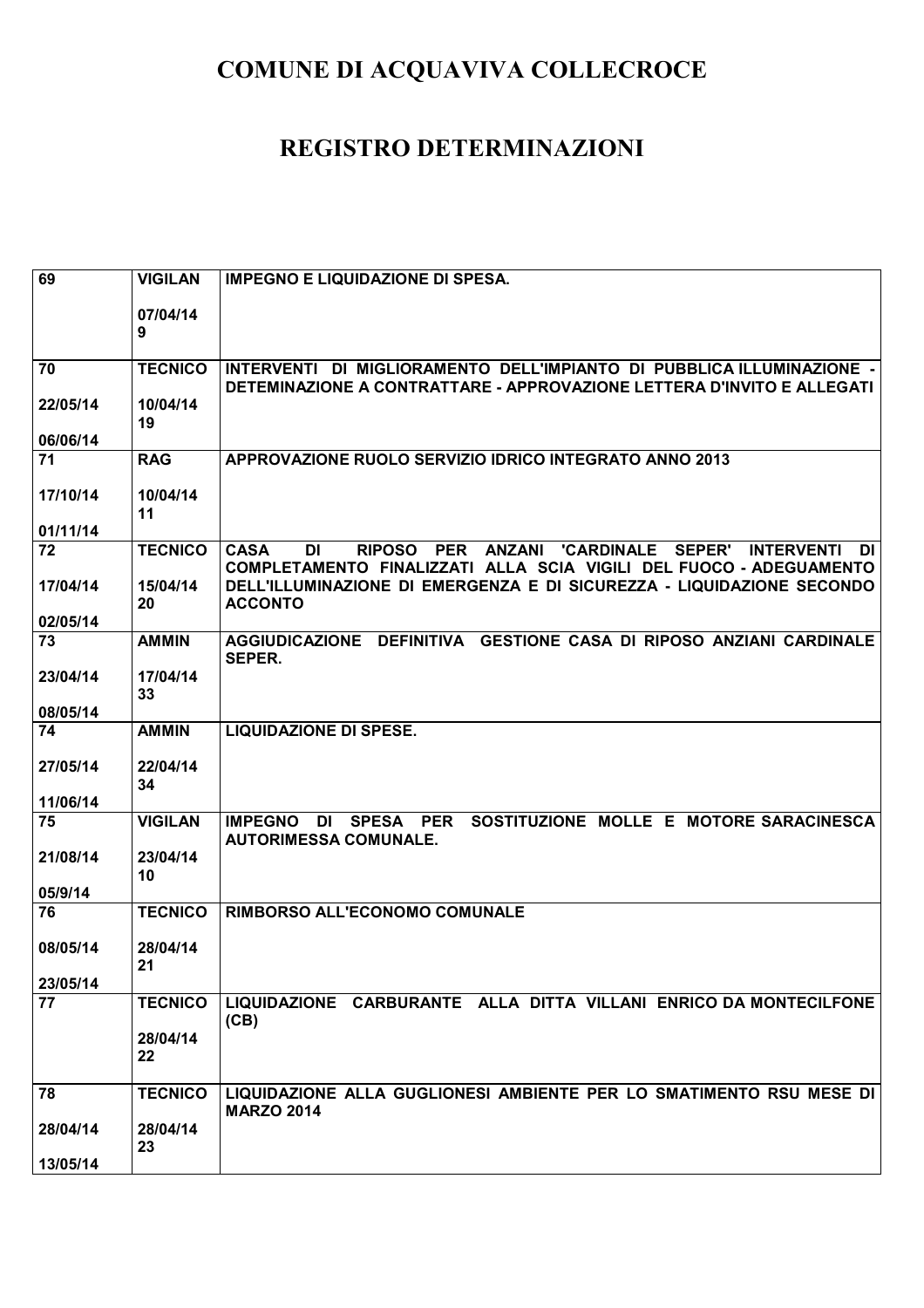| 79             | <b>AMMIN</b>        | RIMBORSO DI SPESE ANTICIPATE DALL'ECONOMO COMUNALE.                                                                                                                                                      |
|----------------|---------------------|----------------------------------------------------------------------------------------------------------------------------------------------------------------------------------------------------------|
|                |                     |                                                                                                                                                                                                          |
| 08/05/14       | 29/04/14<br>35      |                                                                                                                                                                                                          |
| 23/05/14       |                     |                                                                                                                                                                                                          |
| 80             | <b>TECNICO</b>      | INTERVENTI DI MIGLIORAMENTO DELL'IMPIANTO DI PUBBLICA ILLUMINAZIONE -                                                                                                                                    |
|                |                     | <b>NOMINA COMMISSIONE DI GARA</b>                                                                                                                                                                        |
| 22/05/14       | 29/04/14            |                                                                                                                                                                                                          |
|                | 24                  |                                                                                                                                                                                                          |
| 06/06/14       |                     |                                                                                                                                                                                                          |
| 81             | <b>TECNICO</b>      | <b>RISPARMIO</b><br><b>ED</b><br>EFFICIENZA ENERGETICA - ADEGUAMENTO<br><b>INTERVENTO</b><br>DI<br><b>DI</b><br><b>NEL</b><br><b>COMUNE</b><br>DI ACQUAVIVA<br><b>IMPIANTO</b><br>PUBBLICA ILLUMINAZIONE |
| 22/05/14       | 05/05/14            | <b>COLLECROCE - APPROVAZIONE VERBALE DI GARA</b>                                                                                                                                                         |
|                | 25                  |                                                                                                                                                                                                          |
| 06/06/14       |                     |                                                                                                                                                                                                          |
| 82             | <b>AMMIN</b>        | 482/1999 - TUTELA DELLE MINORANZE LINGUISTICHE STORICHE<br>LEGGE                                                                                                                                         |
|                |                     | SALDO ALL'OPERATORE DI SPORTELLO<br><b>ANNUALITA'</b><br>2009<br><b>LIQUIDAZIONE</b><br>$\sim$ 10 $\pm$                                                                                                  |
| 26/06/14       | 06/05/14<br>36      | <b>LINGUISTICO VETTA OSCAR.</b>                                                                                                                                                                          |
| 11/07/14       |                     |                                                                                                                                                                                                          |
| 83             | <b>AMMIN</b>        | <b>DELLE</b><br><b>LEGGE</b><br>482/1999<br><b>TUTELA</b><br><b>MINORANZE</b><br><b>LINGUISTICHE STORICHE</b>                                                                                            |
|                |                     | ANNUALITA' 2009. LIQUIDAZIONE SALDO ALL'OPERATORE DI SPORTELLO MIRCO                                                                                                                                     |
| 26/06/14       | 07/05/14            | ILARIA.                                                                                                                                                                                                  |
|                | 37                  |                                                                                                                                                                                                          |
| 11/07/14       |                     |                                                                                                                                                                                                          |
| 84             | <b>AMMIN</b>        | <b>DELLE</b><br>MINORANZE LINGUISTICHE STORICHE<br>482/1999<br><b>TUTELA</b><br><b>LEGGE</b><br>2009 - LIQUIDAZIONE SALDO QUOTE SPETTANTI AI COMUNI DI<br><b>ANNUALITA'</b>                              |
| 08/05/14       | 07/05/14            | <b>MONTEMITRO E SAN FELICE DEL MOLISE.</b>                                                                                                                                                               |
|                | 38                  |                                                                                                                                                                                                          |
| 23/05/14       |                     |                                                                                                                                                                                                          |
| 85             | <b>VIGILAN</b>      | DITTA LU. & NI. COSTRUZIONI SRL PER TAGLIO<br>LIQUIDAZIONE ALLA<br>N.57                                                                                                                                  |
|                |                     | DI LEGNA<br>BOSCO COMUNALE FRASCALPIANO.<br><b>CANNE</b><br>CIG ZE70EEB726                                                                                                                               |
| 08/05/14       | 07/05/14<br>11      |                                                                                                                                                                                                          |
| 23/05/14       |                     |                                                                                                                                                                                                          |
| 86             | <b>VIGILAN</b>      | LIQUIDAZIONE DI SPESA VESTIARIO P.M.<br><b>CIG Z760F14CE7</b>                                                                                                                                            |
|                |                     |                                                                                                                                                                                                          |
| 05/06/14       | 07/05/14            |                                                                                                                                                                                                          |
|                | 12                  |                                                                                                                                                                                                          |
| 20/06/14<br>87 | <b>VIGILAN</b>      | <b>LIQUIDAZIONE DI SPESA ALL'ECONOMO COMUNALE</b>                                                                                                                                                        |
|                |                     |                                                                                                                                                                                                          |
| 08/05/14       | 08/05/14            |                                                                                                                                                                                                          |
|                | 13                  |                                                                                                                                                                                                          |
| 23/05/14       |                     |                                                                                                                                                                                                          |
| 88             | <b>RAG</b>          | LIQUIDAZIONE E PAGAMENTO FATTURE WIND TELECOMUNICAZIONI SPA                                                                                                                                              |
|                |                     |                                                                                                                                                                                                          |
| 26/08/14       | 08/05/14<br>$12 \,$ |                                                                                                                                                                                                          |
| 10/9/14        |                     |                                                                                                                                                                                                          |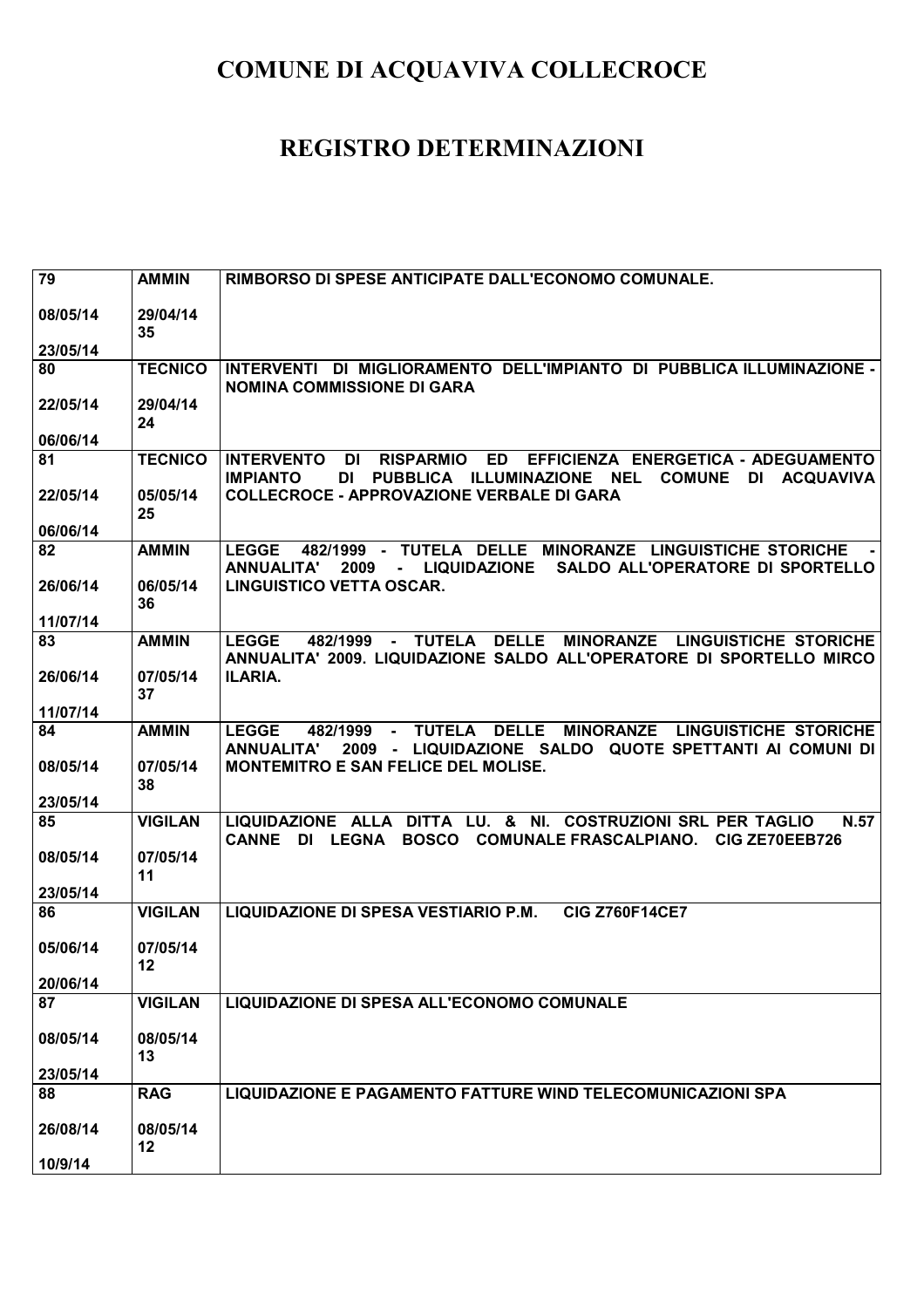| 89       | <b>TECNICO</b> | URGENTI DI RIPRISTINO DELLA VIABILITA' DELLA STRADA COMUNALE<br><b>LAVORI</b>                                               |
|----------|----------------|-----------------------------------------------------------------------------------------------------------------------------|
|          |                | <b>TRATTURELLO - DETERMINAZIONI E IMPEGNO DI SPESA</b>                                                                      |
| 22/05/14 | 13/05/14<br>26 |                                                                                                                             |
| 06/06/14 |                |                                                                                                                             |
| 90       | <b>VIGILAN</b> | ALLA COOP. IL MOSAICO PER SERVIZIO CONDUCENTE MEZZI<br><b>LIQUIDAZIONE</b><br><b>COMPLESSI. MESI DI GENNAIO E FEBBRAIO.</b> |
| 21/08/14 | 14/05/14       |                                                                                                                             |
| 05/9/14  | 14             |                                                                                                                             |
| 91       | <b>AMMIN</b>   | SERVIZIO DI CONDUCENTE SCUOLABUS MESE DI MARZO 2014 - LIQUIDAZIONE.                                                         |
|          |                |                                                                                                                             |
| 05/06/14 | 15/05/14<br>39 |                                                                                                                             |
| 20/06/14 |                |                                                                                                                             |
| 92       | <b>AMMIN</b>   | <b>MENSA SCOLASTICA MESE DI MARZO 2014 - LIQUIDAZIONE.</b>                                                                  |
| 01/08/14 | 15/05/14<br>40 |                                                                                                                             |
| 16/08/14 |                |                                                                                                                             |
| 93       | <b>AMMIN</b>   | <b>LIQUIDAZIONE FATTURE.</b>                                                                                                |
| 05/06/14 | 15/05/14       |                                                                                                                             |
|          | 41             |                                                                                                                             |
| 20/06/14 |                |                                                                                                                             |
| 94       | <b>TECNICO</b> | SISTEMAZIONE STRADA V VICO DEL SIGNORE - DETERMINAZIONI E IMPEGNO DI<br><b>SPESA</b>                                        |
| 22/05/14 | 15/05/14       |                                                                                                                             |
| 06/06/14 | 27             |                                                                                                                             |
| 95       | <b>TECNICO</b> | L.R. N.20 DEL 26.08.2002 - INTERVENTI A FAVORE DELLA VIABILITÀ RURALE -                                                     |
|          |                | <b>APPROVAZIONE RENDICONTO ANNO 2013</b>                                                                                    |
| 22/05/14 | 19/05/14<br>28 |                                                                                                                             |
| 06/06/14 |                |                                                                                                                             |
| 96       | <b>TECNICO</b> | LIQUIDAZIONE ALLA GUGLIONESI AMBIENTE PER LO SMATIMENTO RSU MESE DI                                                         |
|          |                | <b>APRILE 2014</b>                                                                                                          |
| 28/08/14 | 22/05/14<br>29 |                                                                                                                             |
| 12/9/14  |                |                                                                                                                             |
| 97       | <b>TECNICO</b> | RISPARMIO ED EFFICIENZA ENERGETICA - ADEGUAMENTO<br><b>INTERVENTO</b><br>DI                                                 |
| 01/08/14 | 26/05/14       | DI PUBBLICA ILLUMINAZIONE NEL COMUNE DI ACQUAVIVA<br><b>IMPIANTO</b><br><b>COLLECROCE - AGGIUDICAZIONE DEFINITIVA</b>       |
|          | 30             |                                                                                                                             |
|          |                |                                                                                                                             |
| 16/08/14 |                |                                                                                                                             |
| 98       | <b>AMMIN</b>   | VOTAZIONI DEL GIORNO 25.5.2014. LIQUIDAZIONI COMPETENZE AI COMPONENTI<br><b>DEI SEGGI ELETTORALI.</b>                       |
| 05/06/14 | 03/06/14       |                                                                                                                             |
| 20/06/14 | 42             |                                                                                                                             |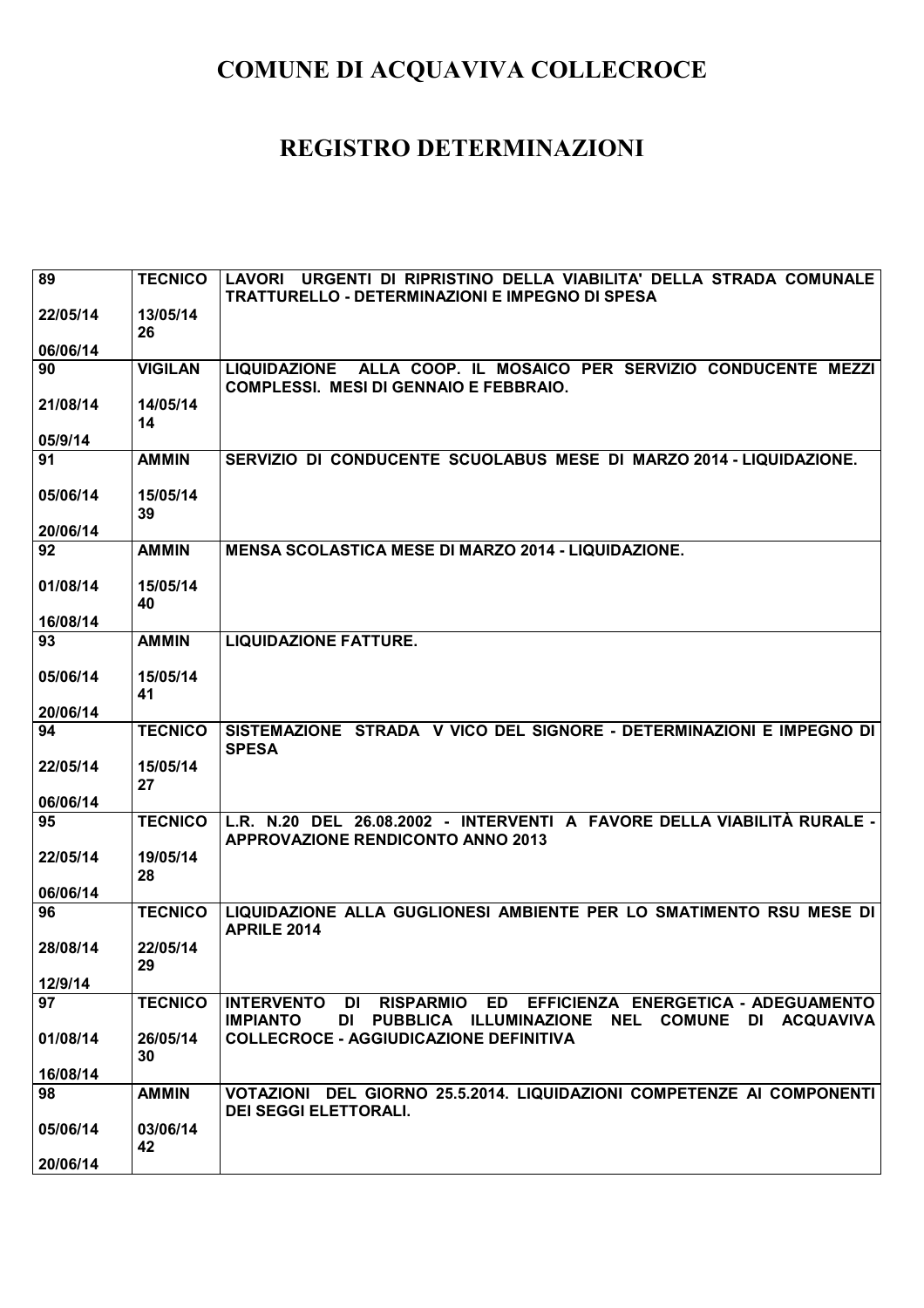| 99       | <b>RAG</b>                  | IMPEGNO E LIQUIDAZIONE FATTURA TELECOM ITALIA SPA PER IL 3° BIMESTRE 2014                                                                                  |
|----------|-----------------------------|------------------------------------------------------------------------------------------------------------------------------------------------------------|
| 26/08/14 | 05/06/14<br>13              |                                                                                                                                                            |
| 10/9/14  |                             |                                                                                                                                                            |
| 100      | <b>RAG</b>                  | IMPEGNO E LIQUIDAZIONE FATTURE ENEL ENERGIA SPA PER FORNITURA DI<br><b>ENERGIA ELETTRICA</b>                                                               |
| 26/08/14 | 05/06/14<br>14              |                                                                                                                                                            |
| 10/9/14  |                             |                                                                                                                                                            |
| 101      | <b>VIGILAN</b>              | <b>CONSUMO UMANO.</b><br><b>ANALISI</b><br><b>ACQUE</b><br><b>DESTINATE</b><br><b>AL</b><br><b>CAMPIONAMENTI,</b><br>PERIODO DICEMBRE 2012 - FEBBRAIO 2014 |
| 13/10/14 | 9/06/14<br>15               |                                                                                                                                                            |
| 28/10/14 |                             |                                                                                                                                                            |
| 102      | <b>AMMIN</b>                | VOTAZIONI DEL GIORNO 25.5.2014 - LIQUIDAZIONE DELLE SPESE SOSTENUTE.                                                                                       |
| 19/06/14 | 10/06/14<br>43              |                                                                                                                                                            |
| 04/07/14 |                             |                                                                                                                                                            |
| 103      | <b>AMMIN</b>                | <b>VOTAZIONI</b><br>DEL GIORNO 25.5.2014 - LIQUIDAZIONE COMPENSO PER LAVORO<br>STRAORDINARIO AL PERSONALE DIPENDENTE.                                      |
| 26/06/14 | 12/06/14<br>44              |                                                                                                                                                            |
| 11/07/14 |                             |                                                                                                                                                            |
| 104      | <b>TECNICO</b>              | ACQUISTO PRODOTTI WURTH - IMPEGNO DI SPESA                                                                                                                 |
| 01/08/14 | 12/06/14<br>31              |                                                                                                                                                            |
| 16/08/14 |                             |                                                                                                                                                            |
| 105      | <b>AMMIN</b>                | LIQUIDAZIONE SOMMA CONCESSA DALLA REGIONE MOLISE AI MALATI DI<br><b>SLA</b><br>RESIDENTI IN QUESTO COMUNE PER IL PERIODO 1.12.2013---31.5.2014.            |
| 19/06/14 | 17/06/14<br>45              |                                                                                                                                                            |
| 04/07/14 |                             |                                                                                                                                                            |
| 106      | <b>TECNICO</b>              | TAGLIANDO COMPLETO DELL'IVECO CR583KL - IMPEGNO DI SPESA                                                                                                   |
| 01/08/14 | 18/06/14<br>32 <sub>2</sub> |                                                                                                                                                            |
| 16/08/14 |                             |                                                                                                                                                            |
| 107      | <b>AMMIN</b>                | <b>IMPEGNO DI SPESA PER COLONIA ESTIVA 2014 PRESSO AQUALAND DI VASTO.</b>                                                                                  |
| 01/08/14 | 20/06/14<br>46              |                                                                                                                                                            |
| 16/08/14 |                             |                                                                                                                                                            |
| 108      | <b>AMMIN</b>                | PROGETTAZIONE STRATEGICA SVILUPPO DEL TERRITORIO CROATO MOLISANO:<br>POLITICA DELL'ACCOGLIENZA E POLO DEI CAFFE' LETTERARI.<br><b>LIQUIDAZIONE</b>         |
|          | 24/06/14<br>47              | PARCELLA PROFESSIONALE AL PROGETTISTA DR. CLORIDANO BELLOCCHIO.                                                                                            |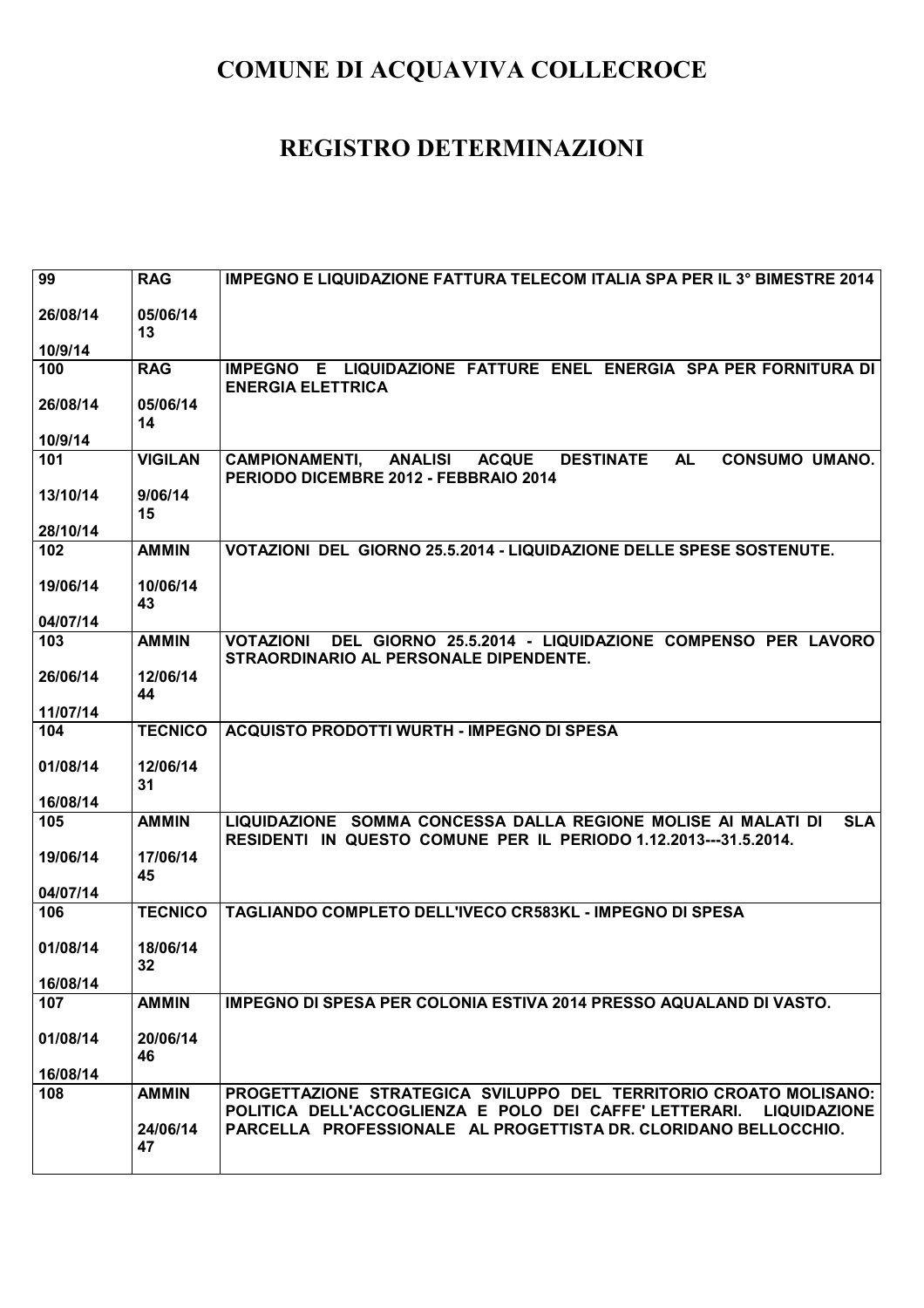| 109            | <b>TECNICO</b> | SISTEMAZIONE DI DISSESTI IDROGEOLOGICI INTERESSANTI IL CENTRO ABITATO                                              |
|----------------|----------------|--------------------------------------------------------------------------------------------------------------------|
|                |                | - CODICE RENDIS CB001A/10 - DETEMINAZIONE A CONTRATTARE - APPROVAZIONE                                             |
| 01/08/14       | 25/06/14<br>33 | <b>LETTERA D'INVITO E ALLEGATI</b>                                                                                 |
| 16/08/14       |                |                                                                                                                    |
| 110            | <b>AMMIN</b>   | PROGETTAZIONE STRATEGICA SVILUPPO LOCALE DEL TERRITORIO CROATO                                                     |
|                |                | MOLISANO FORMATO DAI DUE SOTTOPROGETTI: LA POLITICA DELL'ACCOGLIENZA                                               |
| 03/07/14       | 26/06/14       | ED IL POLO<br>DEI CAFFE' LETTERARI. DETERMINAZIONE<br>A CONTRATTARE.<br>APPROVAZIONE LETTERA DI INVITO E ALLEGATI. |
| 18/07/14       | 48             |                                                                                                                    |
| 111            | <b>RAG</b>     | LIQUIDAZIONE FATTURA E.ON ENERGIA SPA PER FORNITURA DI GAS NATURALE                                                |
|                |                |                                                                                                                    |
| 26/08/14       | 26/06/14       |                                                                                                                    |
|                | 15             |                                                                                                                    |
| 10/9/14<br>112 | <b>RAG</b>     | <b>IMPEGNO E LIQUIDAZIONE FATTURA TELECOM ITALIA SPA PER IL 3° BIMESTRE 2014</b>                                   |
|                |                |                                                                                                                    |
| 26/08/14       | 26/06/14       |                                                                                                                    |
|                | 16             |                                                                                                                    |
| 10/9/14<br>113 |                | IMPEGNO E LIQUIDAZIONE FATTURE ENEL ENERGIA SPA PER FORNITURA DI                                                   |
|                | <b>RAG</b>     | <b>ENERGIA ELETTRICA</b>                                                                                           |
| 26/08/14       | 26/06/14       |                                                                                                                    |
|                | 17             |                                                                                                                    |
| 10/9/14        |                |                                                                                                                    |
| 114            | <b>RAG</b>     | IMPEGNO E LIQUIDAZIONE POLIZZE RC E INFORTUNI CONDUCENTI 2014/2015                                                 |
|                | 30/06/14       |                                                                                                                    |
|                |                |                                                                                                                    |
|                | 18             |                                                                                                                    |
|                |                |                                                                                                                    |
| 115            | <b>TECNICO</b> | <b>SFALCIO ERBA - IMPEGNO DI SPESA</b>                                                                             |
|                | 30/06/14       |                                                                                                                    |
|                | 34             |                                                                                                                    |
|                |                |                                                                                                                    |
| 116            | <b>AMMIN</b>   | RIMBORSO AL COMUNE DI TAVENNA PER LA GESTIONE CONVENZIONATA DEL                                                    |
|                |                | SERVIZIO DI SEGRETERIA NEL PERIODO DAL 01/09/2013 AL 31/12/2013.                                                   |
| 28/04/15       | 07/07/14<br>49 |                                                                                                                    |
| 13/05/15       |                |                                                                                                                    |
| 117            | <b>AMMIN</b>   | <b>LIQUIDAZIONE DI SPESE.</b>                                                                                      |
|                |                |                                                                                                                    |
| 22/08/14       | 07/07/14<br>50 |                                                                                                                    |
| 06/9/14        |                |                                                                                                                    |
| 118            | <b>AMMIN</b>   | <b>SISTEMICA</b><br><b>IMPEGNO</b><br>DI<br><b>SPESA</b><br><b>PER</b><br><b>ASSISTENZA</b><br><b>ANNO 2014.</b>   |
|                |                | CIG=Z711013080                                                                                                     |
| 22/08/14       | 08/07/14<br>51 |                                                                                                                    |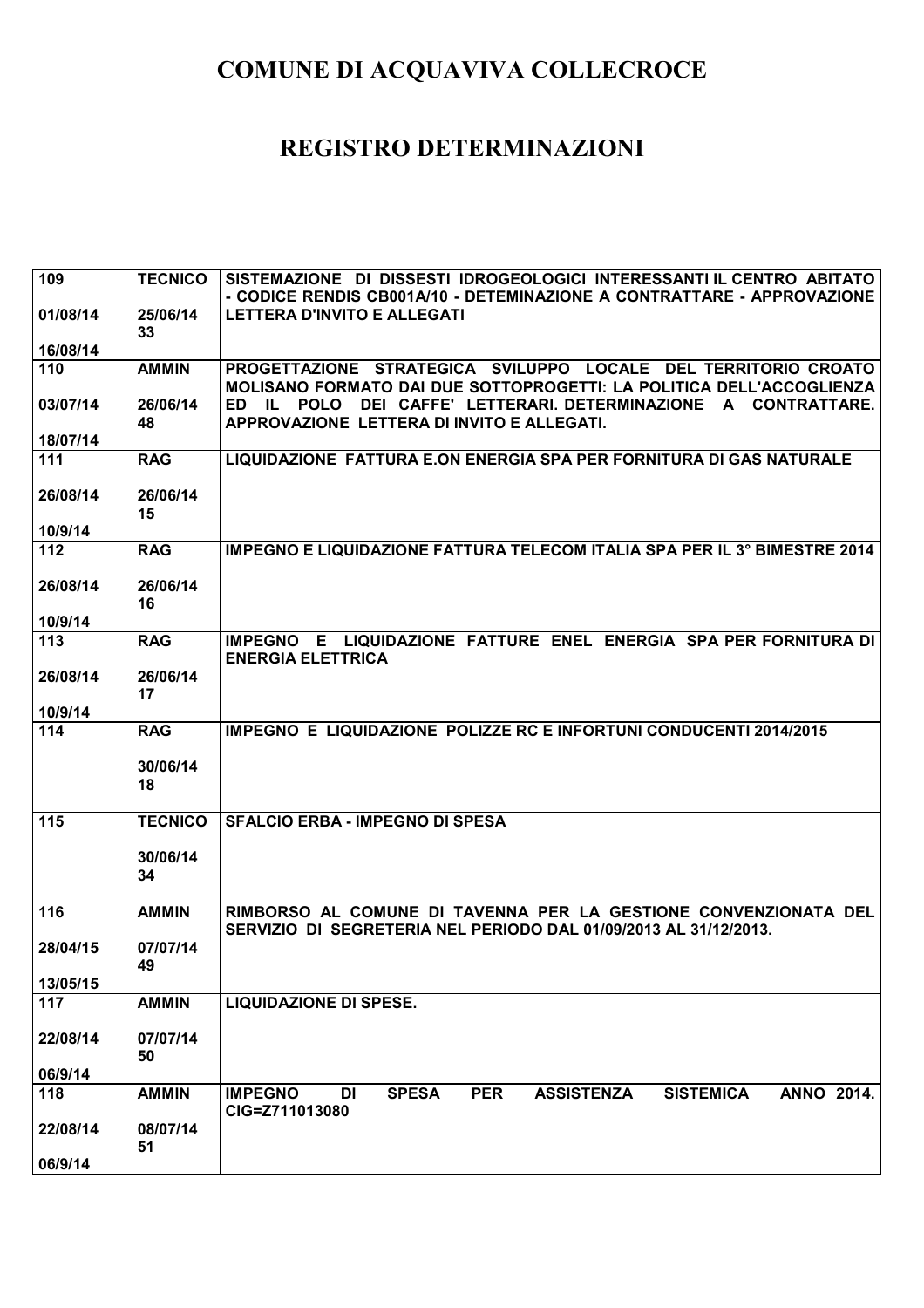| 119      | <b>VIGILAN</b> | LIQUIDAZIONE ACQUA POTABILE - ANNO 2013.                                                                                                                         |
|----------|----------------|------------------------------------------------------------------------------------------------------------------------------------------------------------------|
| 17/10/14 | 9/07/14<br>16  |                                                                                                                                                                  |
| 01/11/14 |                |                                                                                                                                                                  |
| 120      | <b>VIGILAN</b> | <b>IMPEGNO E LIQUIDAZIONE</b>                                                                                                                                    |
| 21/08/14 | 9/07/14<br>17  |                                                                                                                                                                  |
| 05/9/14  |                |                                                                                                                                                                  |
| 121      | <b>VIGILAN</b> | DI SPESA - SOSTITUZIONE MOLLE E MOTORE SARACINESCA<br><b>LIQUIDAZIONE</b><br><b>GARAGE COMUNALE.</b>                                                             |
| 21/08/14 | 9/07/14<br>18  |                                                                                                                                                                  |
| 05/9/14  |                |                                                                                                                                                                  |
| 122      | <b>VIGILAN</b> | <b>IMPEGNO E LIQUIDAZIONE DI SPESA.</b>                                                                                                                          |
| 21/08/14 | 9/07/14<br>19  |                                                                                                                                                                  |
| 05/9/14  |                |                                                                                                                                                                  |
| 123      | <b>AMMIN</b>   | PROGETTAZIONE STRATEGICA SVILUPPO DEL TERRITORIO CROATO MOLISANO:<br>POLITICA DELL'ACCOGLIENZA E POLO DEI CAFFE' LETTERARI. LIQUIDAZIONE                         |
| 22/08/14 | 10/07/14<br>52 | PARCELLA PROFESSIONALE AL DR. CLORIDANO BELLOCCHIO. RIAPPROVAZIONE<br>SCHEMA DI INCARICO PER LA PROGETTAZIONE.                                                   |
| 06/9/14  |                |                                                                                                                                                                  |
| 124      | <b>AMMIN</b>   | SELEZIONE PER L'ASSEGNAZIONE DI N.9 INCARICHI PRESSO LO SPORTELLO<br>LINGUISTICO COMUNALE. APPROVAZIONE GRADUATORIA FINALE.                                      |
|          | 11/07/14<br>53 |                                                                                                                                                                  |
| 125      | <b>TECNICO</b> | <b>SISTEMAZIONE</b><br>DI<br><b>DISSESTI</b><br><b>IDROGEOLOGICI</b><br>INTERESSANTI IL CENTRO<br>ABITATO - CODICE RENDIS CB001A/10 - NOMINA COMMISSIONE DI GARA |
| 01/08/14 | 14/07/14<br>35 |                                                                                                                                                                  |
| 16/08/14 |                |                                                                                                                                                                  |
| 126      | <b>TECNICO</b> | SISTEMAZIONE DI DISSESTI IDROGEOLOGICI INTERESSANTI IL CENTRO ABITATO<br><b>CODICE</b><br>RENDIS CB001A/10<br>- APPROVAZIONE VERBALE<br>DI GARA E                |
| 01/08/14 | 14/07/14<br>36 | <b>AGGIUDICAZIONE PROVVISORIA</b>                                                                                                                                |
| 16/08/14 |                |                                                                                                                                                                  |
| 127      | <b>RAG</b>     | LIQUIDAZIONE E PAGAMENTO FATTURE WIND TELECOMUNICAZIONI SPA                                                                                                      |
| 26/08/14 | 21/07/14<br>19 |                                                                                                                                                                  |
| 10/9/14  |                |                                                                                                                                                                  |
| 128      | <b>RAG</b>     | LIQUIDAZIONE POLIZZA IFL0005617 - DANNI PATRIMONIALI PER L'ANNO 2014                                                                                             |
|          | 21/07/14<br>20 |                                                                                                                                                                  |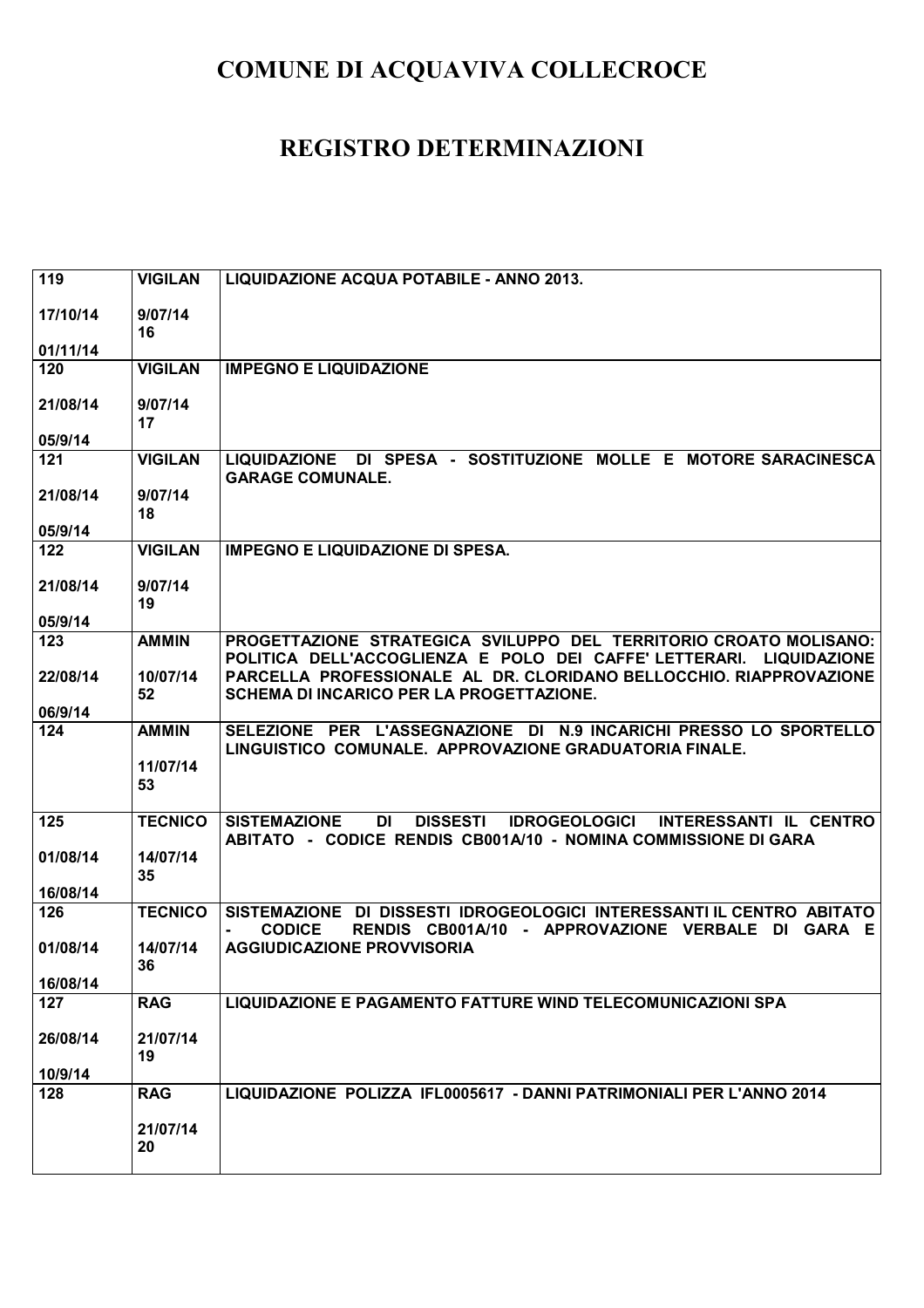| 129      | <b>RAG</b>     | IMPEGNO E LIQUIDAZIONE FATTURE ENEL ENERGIA SPA PER FORNITURA DI<br><b>ENERGIA ELETTRICA</b>                                                    |
|----------|----------------|-------------------------------------------------------------------------------------------------------------------------------------------------|
| 26/08/14 | 21/07/14<br>21 |                                                                                                                                                 |
| 10/9/14  |                |                                                                                                                                                 |
| 130      | <b>TECNICO</b> | LIQUIDAZIONE ALLA GUGLIONESI AMBIENTE PER LO SMATIMENTO RSU NEI MESI DI<br><b>MAGGIO E GIUGNO 2014</b>                                          |
| 28/08/14 | 23/07/14<br>37 |                                                                                                                                                 |
| 12/9/14  |                |                                                                                                                                                 |
| 131      | <b>TECNICO</b> | SERVIZIO DI GESTIONE DEL DEPURATORE COMUNALE - LIQUIDAZIONE FATTURA<br>ALLA ECOGREEN SRL - RELATIVA AL PRIMO TRIMESTRE DI GESTIONE ANNO 2014    |
| 28/08/14 | 23/07/14<br>38 | (DAL 02.01.2014 AL 01.04.2014)                                                                                                                  |
| 12/9/14  |                |                                                                                                                                                 |
| 132      | <b>TECNICO</b> | LIQUIDAZIONE CARBURANTE ALLA DITTA VILLANI ENRICO DA MONTECILFONE<br>(CB)                                                                       |
| 28/08/14 | 23/07/14<br>39 |                                                                                                                                                 |
| 12/9/14  |                |                                                                                                                                                 |
| 133      | <b>TECNICO</b> | TAGLIANDO COMPLETO DELL'AUTOMEZZO N.U. - IVECO CR583KL - LIQUIDAZIONE<br><b>FATTURA</b>                                                         |
| 28/08/14 | 23/07/14       |                                                                                                                                                 |
|          | 40             |                                                                                                                                                 |
| 12/9/14  |                |                                                                                                                                                 |
|          |                |                                                                                                                                                 |
| 134      | <b>AMMIN</b>   | 5.000,00 ALL'AVV.GIUSEPPE RUTA<br>SOMMA DI<br>LIQUIDAZIONE DELLA<br><b>DI</b><br>CAMPOBASSO QUALE 3^ RATA DOVUTA A SEGUITO DELL'ACCORDO FIRMATO |
|          | 29/07/14       | 16.4.2012 PROT.N. 1006 DEL 19.4.2012<br>- CAUSA COMUNE DI<br><b>DATA</b><br>IN                                                                  |
|          | 54             | ACQUAVIVA/NOVI CRUC (TRIBUNALE DI CB NRG 169/09 TRIBUNALE DI TERMOLI)<br>NRG 431/09 - TRIBUNALE DI TERMOLI NRG 431 -1/09).                      |
| 135      | <b>AMMIN</b>   | PROGETTAZIONE STRATEGICA SVILUPPO LOCALE DEL TERRITORIO CROATO<br>MOLISANO FORMATO DAI DUE SOTTOPROGETTI: LA POLITICA DELL'ACCOGLIENZA          |
| 05/08/14 | 05/08/14<br>55 | ED IL POLO DEI CAFFE' LETTERARI. NOMINA DELLA COMMISSIONE DI GARA.                                                                              |
| 20/08/14 |                |                                                                                                                                                 |
| 136      | <b>AMMIN</b>   | PROCEDURA NEGOZIATA SENZA PREVIA PUBBLICAZIONE DI UN BANDO DI GARA<br>DEL SERVIZIO DI 'SVOLGIMENTO CORSI DI FORMAZIONE<br>PER L'APPALTO         |
| 11/08/14 | 07/08/14<br>56 | AMMINISTRAZIONE E RENDICONTO' - APPROVAZIONE PRIMO<br>PROFESSIONALE,<br><b>VERBALE DI GARA E NUOVE DETERMINAZIONI</b>                           |
| 26/08/14 |                |                                                                                                                                                 |
| 137      | <b>TECNICO</b> | ADEGUAMENTO DELL'EDIFICIO SCOLASTICO 'NICOLA NERI' - LIQUIDAZIONE 1°<br>S.A.L                                                                   |
| 28/08/14 | 07/08/14<br>41 |                                                                                                                                                 |
| 12/9/14  |                |                                                                                                                                                 |
| 138      | <b>AMMIN</b>   | IMPEGNO DI SPESA PER LA FESTA DEL VARAK.                                                                                                        |
| 16/10/14 | 07/08/14<br>57 |                                                                                                                                                 |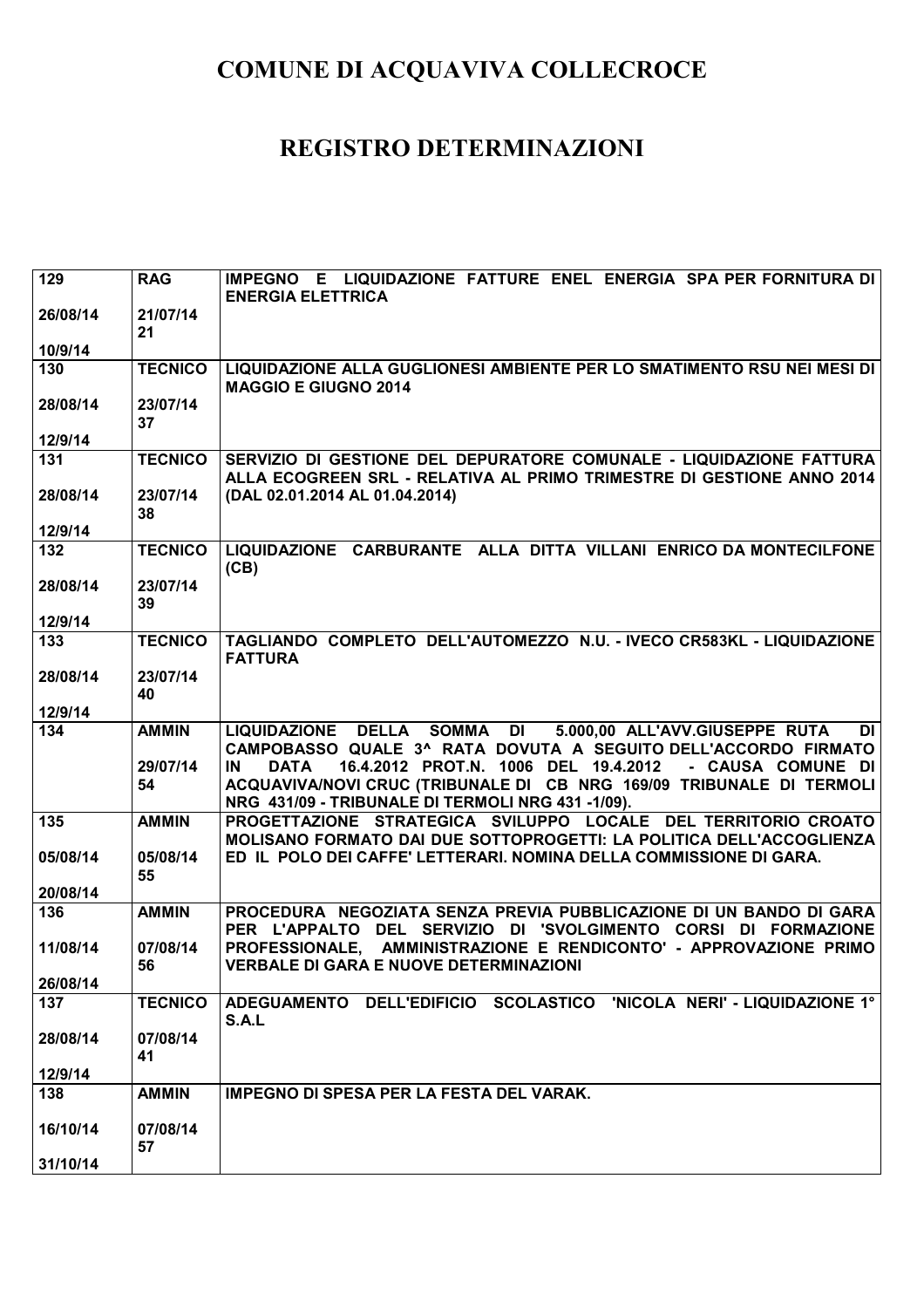| 139            | <b>TECNICO</b> | <b>RIMBORSO ALL'ECONOMO COMUNALE</b>                                                         |
|----------------|----------------|----------------------------------------------------------------------------------------------|
|                |                |                                                                                              |
| 28/08/14       | 11/08/14<br>42 |                                                                                              |
| 12/9/14        |                |                                                                                              |
| 140            | <b>TECNICO</b> | <b>ACQUISTO PRODOTTI WURTH - LIQUIDAZIONE FATTURE</b>                                        |
|                |                |                                                                                              |
| 13/10/14       | 11/08/14       |                                                                                              |
|                | 43             |                                                                                              |
| 28/10/14       |                | LIQUIDAZIONE PER ACQUISTO GASOLIO PER AUTOTRAZIONE<br>E.                                     |
| 141            | <b>VIGILAN</b> | <b>IMPEGNO</b>                                                                               |
| 21/08/14       | 12/08/14       |                                                                                              |
|                | 20             |                                                                                              |
| 05/9/14        |                |                                                                                              |
| 142            | <b>VIGILAN</b> | LIQUIDAZIONE DI SPESE ALL'ECONOMO COMUNALE.                                                  |
|                |                |                                                                                              |
| 21/08/14       | 12/08/14<br>21 |                                                                                              |
| 05/9/14        |                |                                                                                              |
| 143            | <b>AMMIN</b>   | PROCEDURA NEGOZIATA SENZA PREVIA PUBBLICAZIONE DI UN BANDO DI GARA                           |
|                |                | PER L'APPALTO DEL SERVIZIO DI SVOLGIMENTO DI CORSI DI FORMAZIONE                             |
| 18/08/14       | 18/08/14       | PROFESSIONALE, AMMINISTRAZIONE E RENDICONTO - INTEGRAZIONE LETTERA DI                        |
|                | 58             | <b>INVITO. RIAPPROVAZIONE.</b>                                                               |
| 02/9/14<br>144 | <b>AMMIN</b>   | APPROVAZIONE BANDO DI GARA PER ASSEGNAZIONE CONTRIBUTI PER SPESE DI                          |
|                |                | TRASPORTO URBANO ED EXTRAURBANO FINALIZZATO AL RAGGIUNGIMENTO                                |
| 21/08/14       | 20/08/14       | NELLA SEDE SCOLASTICA CON PARTICOLARE RIFERIMENTO ALLE PECULIARI                             |
|                | 59             | ESIGENZE DEGLI STUDENTI CON DISABILITÀ. - A.S. 2013/2014.                                    |
|                |                |                                                                                              |
| 05/9/14        |                |                                                                                              |
| 145            | <b>RAG</b>     | IMPEGNO E LIQUIDAZIONE FATTURA TELECOM ITALIA SPA PER IL 4° BIMESTRE 2014                    |
|                |                |                                                                                              |
| 26/08/14       | 20/08/14       |                                                                                              |
| 10/9/14        | 22             |                                                                                              |
| 146            | <b>RAG</b>     | LIQUIDAZIONE FATTURA E.ON ENERGIA SPA PER FORNITURA DI GAS NATURALE                          |
|                |                |                                                                                              |
| 26/08/14       | 20/08/14       |                                                                                              |
|                | 23             |                                                                                              |
| 10/9/14        |                |                                                                                              |
| 147            | <b>RAG</b>     | IMPEGNO E LIQUIDAZIONE FATTURE ENEL ENERGIA SPA PER FORNITURA DI<br><b>ENERGIA ELETTRICA</b> |
| 26/08/14       | 20/08/14       |                                                                                              |
|                | 24             |                                                                                              |
| 10/9/14        |                |                                                                                              |
| 148            | <b>AMMIN</b>   | LIQUIDAZIONE SOMME ANTICIPATE DALL'ECONOMO COMUNALE.                                         |
|                |                |                                                                                              |
| 22/08/14       | 21/08/14<br>60 |                                                                                              |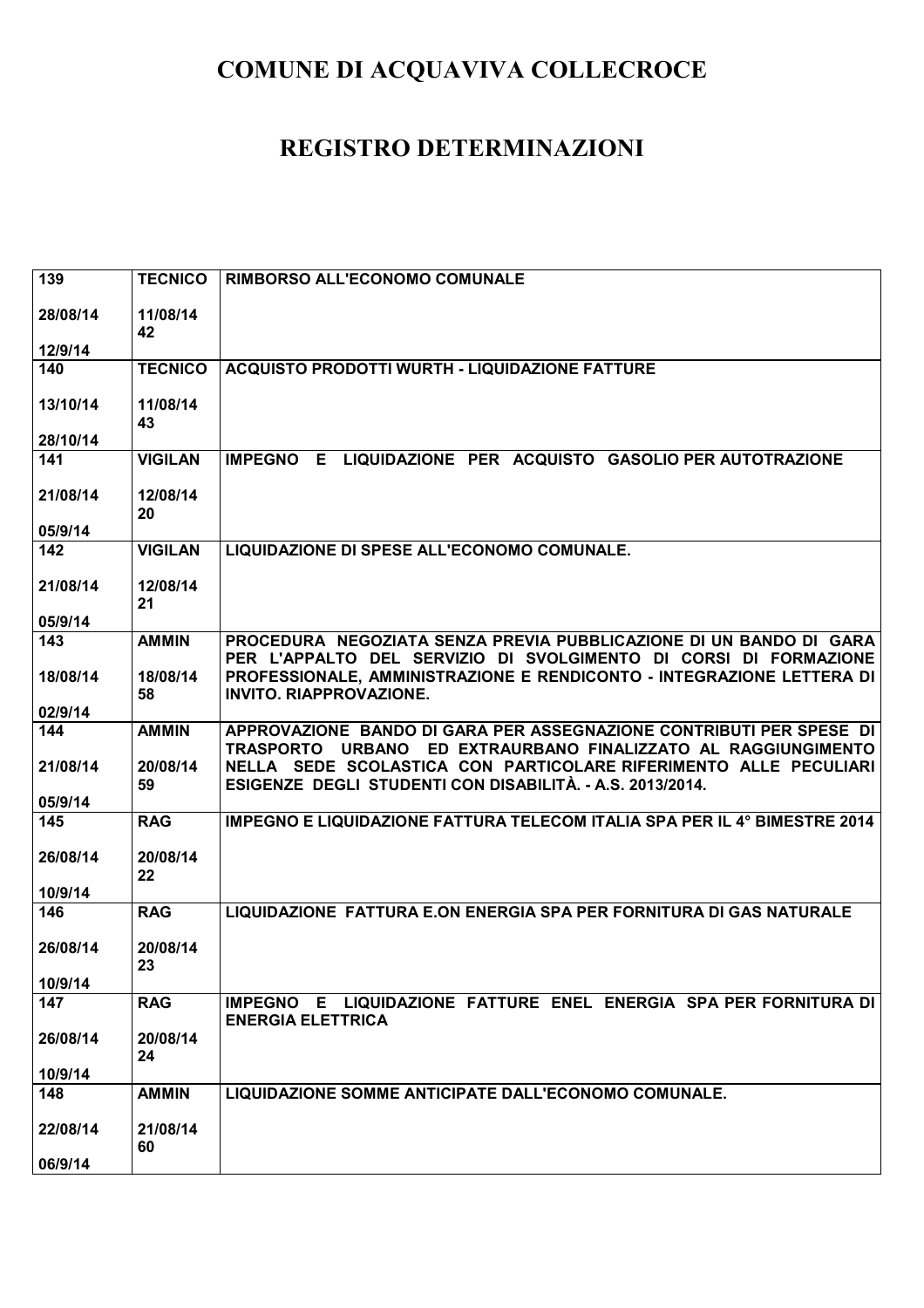| 149                 | <b>RAG</b>               | <b>LIQUIDAZIONE INDENNITA' DI FINE MANDATO</b>                                                                                                                                                                                       |
|---------------------|--------------------------|--------------------------------------------------------------------------------------------------------------------------------------------------------------------------------------------------------------------------------------|
|                     | 25/08/14<br>25           |                                                                                                                                                                                                                                      |
| 150                 | <b>AMMIN</b>             | IN<br><b>DELLA</b><br><b>ANNULLAMENTO</b><br><b>AUTOTUTELA</b><br><b>PROCEDURA</b><br>DI GARA PER<br><b>L'AFFIDAMENTO</b><br><b>DEI</b><br>SERVIZI AD OGGETTO:<br>'PROGETTAZIONE STRATEGICA                                          |
| 26/08/14<br>10/9/14 | 26/08/14<br>61           | LOCALE DEL TERRITORIO CROATO MOLISANO FORMATO DAU DUE<br><b>SVILUPPO</b><br>SOTTOPROGETTI: LA POLITICA DELL'ACCOGLIENZA ED IL POLO DEI CAFFE'<br><b>LETTERARI'.</b>                                                                  |
| 151                 | <b>AMMIN</b>             | <b>AUTORIZZAZIONE</b><br><b>CONTRARRE</b><br>A<br><b>TRAMITE</b><br><b>TRATTATIVA</b><br><b>PRIVATA</b><br><b>PER</b>                                                                                                                |
|                     | 27/08/14<br>62           | <b>INDIVIDUAZIONE</b><br><b>DITTA</b><br><b>CUI</b><br><b>AFFIDARE</b><br>- IL<br>SERVIZIO DI CONDUCENTE<br>A<br>SCUOLABUS PER L'ANNO<br>SCOLASTICO 2014/2015. APPROVAZIONE SCHEMA DI<br><b>CONTRATTO.</b>                           |
| 152                 | <b>AMMIN</b><br>27/08/14 | <b>AUTORIZZAZIONE</b><br><b>CONTRARRE</b><br><b>TRAMITE</b><br>TRATTATIVA<br>PRIVATA PER<br>A<br>DITTA A CUI AFFIDARE IL SERVIZIO DI PULIZIA LOCALI<br><b>INDIVIDUAZIONE</b><br><b>MUNICIPALI. APPROVAZIONE SCHEMA DI CONTRATTO.</b> |
|                     | 63                       |                                                                                                                                                                                                                                      |
| 153                 | <b>TECNICO</b>           | <b>DELL'EDIFICIO</b><br><b>SCOLASTICO</b><br>'NICOLA<br>NERI' - ACCONTO<br><b>ADEGUAMENTO</b><br><b>COMPETENZE TECNICHE</b>                                                                                                          |
| 01/9/14             | 28/08/14<br>44           |                                                                                                                                                                                                                                      |
| 16/9/14             |                          |                                                                                                                                                                                                                                      |
| 154                 | <b>TECNICO</b>           | <b>RIPOSO</b><br><b>PER</b><br><b>ANZANI</b><br><b>CASA</b><br><b>DI</b><br><b>'CARDINALE</b><br><b>SEPER'</b><br><b>INTERVENTI</b><br>DI<br>COMPLETAMENTO FINALIZZATI ALLA SCIA VIGILI DEL FUOCO - FORNITURA E                      |
| 17/10/14            | 28/08/14<br>45           | POSA IN OPERA DI PORTE/USCITE DI SICUREZZA - LIQUIDAZIONE FATTURA                                                                                                                                                                    |
| 01/11/14<br>155     | <b>TECNICO</b>           | ADEGUAMENTO DELL'EDIFICIO SCOLASTICO<br>'NICOLA NERI' - LIQUIDAZIONE IN                                                                                                                                                              |
|                     |                          | <b>ACCONTO AL RUP</b>                                                                                                                                                                                                                |
| 08/9/14             | 28/08/14<br>46           |                                                                                                                                                                                                                                      |
| 23/9/14             |                          |                                                                                                                                                                                                                                      |
| 156                 | <b>TECNICO</b>           | LIQUIDAZIONE ALLA GUGLIONESI AMBIENTE PER LO SMATIMENTO RSU NEL MESE<br>DI LUGLIO 2014                                                                                                                                               |
| 13/10/14            | 28/08/14<br>47           |                                                                                                                                                                                                                                      |
| 28/10/14            |                          |                                                                                                                                                                                                                                      |
| 157                 | <b>VIGILAN</b>           | INCARICO ALLA DITTA IL MOSAICO SOCIETA' COOPERATIVA SOCIALE ONLUS DI<br>CASACALENDA DEL SERVIZIO DI AUTISTA MACCHINA COMPATATRICE E MEZZI                                                                                            |
| 12/12/14            | 29/08/14<br>22           | <b>COMPLESSI COMUNALI.</b>                                                                                                                                                                                                           |
| 27/12/14            |                          |                                                                                                                                                                                                                                      |
| 158                 | <b>TECNICO</b>           | LAVORI DI 'MIGLIORAMENTO E RIPRISTINO DELLA VIABILITÀ RURALE'<br>PROGRAMMA DI SVILUPPO RURALE (PSR) DELLA REGIONE MOLISE 2007-2013                                                                                                   |
| 08/9/14<br>23/9/14  | 01/9/14<br>48            | MISURA 125 AZIONE B - LIQUIDAZIONE LAVORI 2º ACCONTO                                                                                                                                                                                 |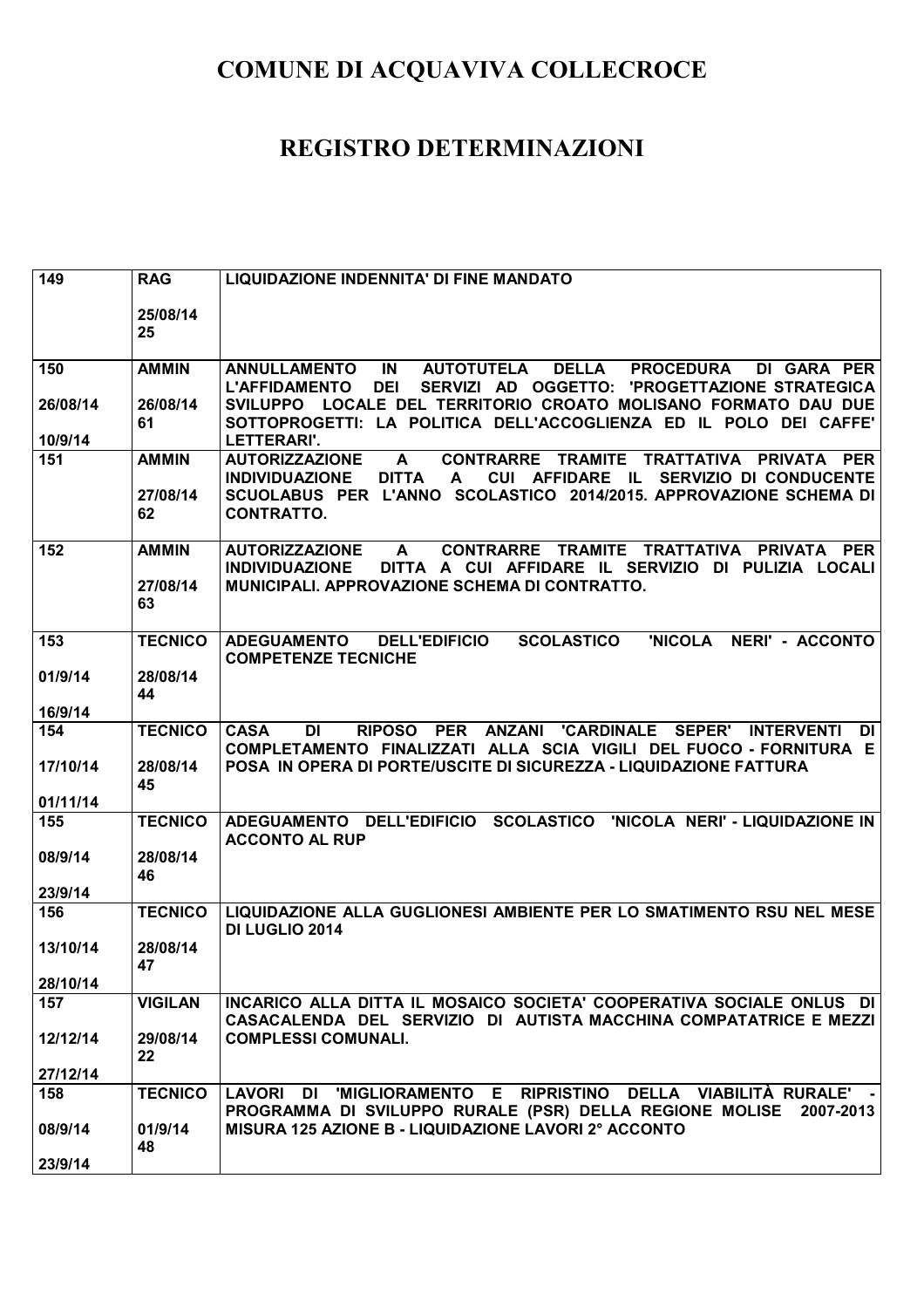| 159      | <b>TECNICO</b> | <b>RISTRUTTURAZIONE E</b><br><b>LAVORI</b><br>'SISTEMAZIONE,<br><b>AMMODERNAMENTO</b><br>DI<br>RETI IRRIGUE COMUNALI' - LIQUIDAZIONE LAVORI 2°<br><b>TECNOLOGICO</b><br><b>DELLE</b> |
|----------|----------------|--------------------------------------------------------------------------------------------------------------------------------------------------------------------------------------|
| 08/9/14  | 01/9/14<br>49  | <b>ACCONTO</b>                                                                                                                                                                       |
| 23/9/14  |                |                                                                                                                                                                                      |
| 160      | <b>TECNICO</b> | OPERE DI SISTEMAZIONE DELLA STRADA COMUNALE CIMITERO - LIQUIDAZIONE<br><b>FATTURA</b>                                                                                                |
| 03/06/15 | 01/9/14<br>50  |                                                                                                                                                                                      |
| 18/06/15 |                |                                                                                                                                                                                      |
| 161      | <b>TECNICO</b> | <b>RIPRISTINO</b><br><b>DELLA</b><br><b>VIABILITA' DEL TRATTURELLO DI</b><br><b>LAVORI</b><br><b>URGENTI</b><br>DI<br><b>ACQUAVIVA - LIQUIDAZIONE FATTURA</b>                        |
| 03/06/15 | 02/9/14<br>51  |                                                                                                                                                                                      |
| 18/06/15 |                |                                                                                                                                                                                      |
| 162      | <b>TECNICO</b> | LAVORI URGENTI DI RIPRISTINO DELLA VIABILITA' DELLA STRADA COMUNALE<br><b>TRATTURELLO - LIQUIDAZIONE FATTURA</b>                                                                     |
| 03/06/15 | 02/9/14<br>52  |                                                                                                                                                                                      |
| 18/06/15 |                |                                                                                                                                                                                      |
| 163      | <b>RAG</b>     | LIQUIDAZIONE E PAGAMENTO FATTURE WIND TELECOMUNICAZIONI SPA                                                                                                                          |
| 17/9/14  | 04/9/14<br>26  |                                                                                                                                                                                      |
| 02/10/14 |                |                                                                                                                                                                                      |
| 164      | <b>RAG</b>     | LIQUIDAZIONE FATTURA E.ON ENERGIA SPA PER FORNITURA DI GAS NATURALE                                                                                                                  |
| 17/9/14  | 04/9/14<br>27  |                                                                                                                                                                                      |
| 02/10/14 |                |                                                                                                                                                                                      |
| 165      | <b>RAG</b>     | IMPEGNO E LIQUIDAZIONE FATTURE ENEL ENERGIA SPA PER FORNITURA DI<br><b>ENERGIA ELETTRICA</b>                                                                                         |
| 19/9/14  | 04/9/14<br>28  |                                                                                                                                                                                      |
| 04/10/14 |                |                                                                                                                                                                                      |
| 166      | <b>VIGILAN</b> | DI CONSULENZA PER IL CONTROLLO DI QUALITA' DELL'ACQUA<br><b>INCARICO</b><br>EROGATA A SCOPO POTABILE AL DR. ANGELO D'AGATA.                                                          |
| 10/9/14  | 05/9/14<br>23  |                                                                                                                                                                                      |
| 25/9/14  |                |                                                                                                                                                                                      |
| 167      | <b>VIGILAN</b> | <b>IMPEGNO DI SPESA PER PUBBLICA ILLUMINAZIONE</b>                                                                                                                                   |
| 17/10/14 | 08/9/14<br>24  |                                                                                                                                                                                      |
| 01/11/14 |                |                                                                                                                                                                                      |
| 168      | <b>TECNICO</b> | SMALTIMENTO RIFIUTI C.E.R.200123 - IMPEGNO DI SPESA                                                                                                                                  |
| 13/10/14 | 08/9/14<br>53  |                                                                                                                                                                                      |
| 28/10/14 |                |                                                                                                                                                                                      |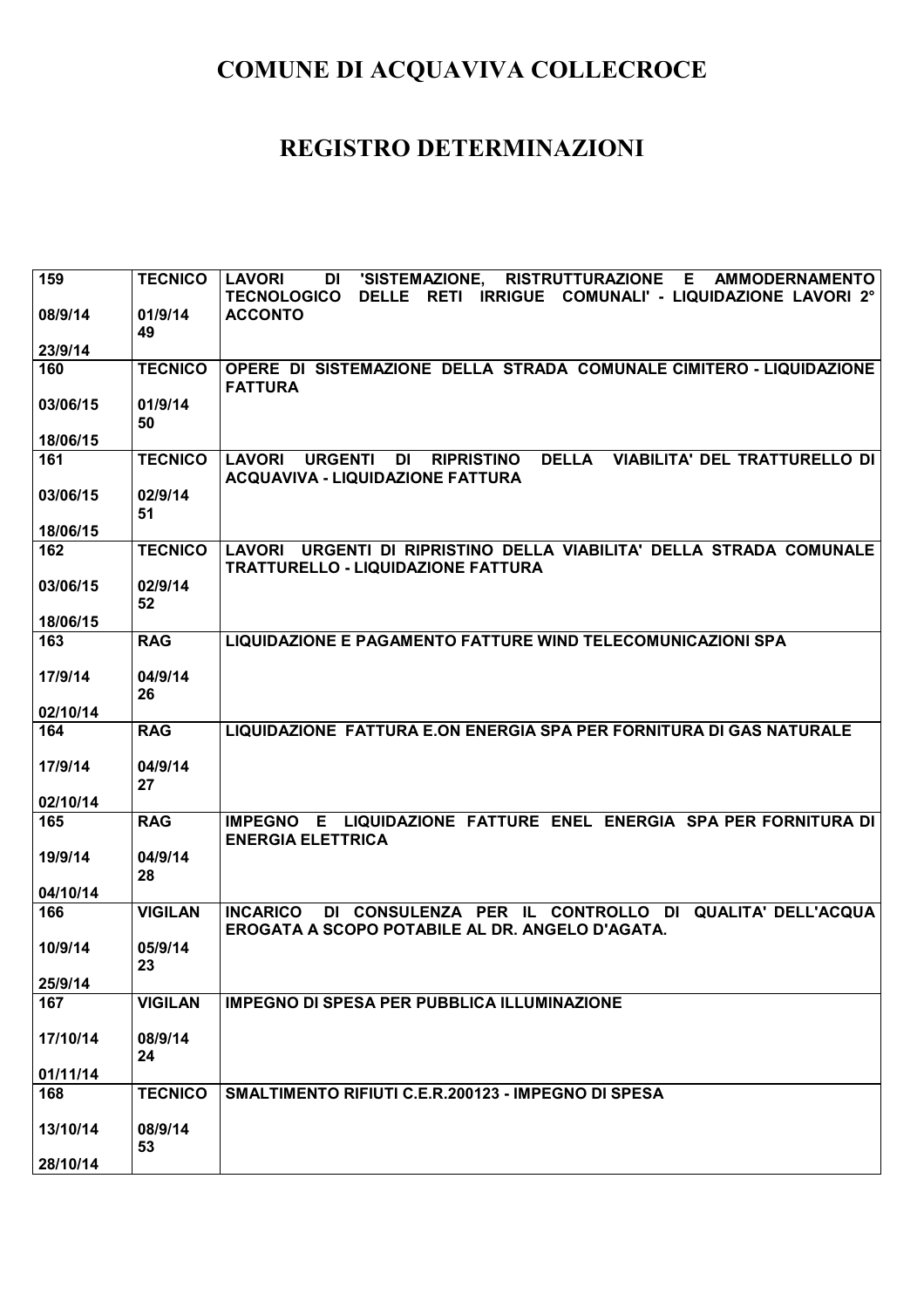| 169             | <b>VIGILAN</b>          | IMPEGNO DI SPESA PER MANUTENZIONE ESTINTORI IN BENI COMUNALI.                                                                                                                                                                 |
|-----------------|-------------------------|-------------------------------------------------------------------------------------------------------------------------------------------------------------------------------------------------------------------------------|
| 10/9/14         | 08/9/14<br>25           |                                                                                                                                                                                                                               |
| 25/9/14         |                         |                                                                                                                                                                                                                               |
| 170             | <b>TECNICO</b>          | SISTEMAZIONE DI DISSESTI IDROGEOLOGICI INTERESSANTI IL CENTRO ABITATO<br>- CODICE RENDIS CB001A/10 - AGGIUDICAZIONE DEFINITIVA                                                                                                |
| 16/9/14         | 9/9/14<br>54            |                                                                                                                                                                                                                               |
| 01/10/14        |                         |                                                                                                                                                                                                                               |
| 171<br>16/10/14 | <b>AMMIN</b><br>11/9/14 | 226/2000 - ATTUAZIONE ART.27 DELLA LEGGE 448/98 - FORNITURA<br>D.P.C.M.<br><b>GRATUITA O SEMIGRATUITA DEI LIBRI DI TESTO NELLA SCUOLA DELL'OBBLIGO E</b><br>NELLA SECONDARIA SUPERIORE - A.S. 2013/2014 - ASSEGNAZIONE FONDI. |
| 31/10/14        | 64                      |                                                                                                                                                                                                                               |
| 172             | <b>AMMIN</b>            | LIQUIDAZIONE DI SPESE ANTICIPATE DALL'ECONOMO COMUNALE.                                                                                                                                                                       |
|                 |                         |                                                                                                                                                                                                                               |
| 13/10/14        | 12/9/14<br>65           |                                                                                                                                                                                                                               |
| 28/10/14        |                         |                                                                                                                                                                                                                               |
| 173             | <b>AMMIN</b>            | LIQUIDAZIONE FATTURE PER LA FESTA DEL 'VARAK'.                                                                                                                                                                                |
| 16/10/14        | 15/9/14<br>66           |                                                                                                                                                                                                                               |
| 31/10/14        |                         |                                                                                                                                                                                                                               |
| 174             | <b>AMMIN</b>            | LIQUIDAZIONE PARCELLA PROFESSIONALE ALL'AVV.DOMENICO PORFIDO.                                                                                                                                                                 |
| 23/02/15        | 16/9/14<br>67           |                                                                                                                                                                                                                               |
| 10/03/15        |                         |                                                                                                                                                                                                                               |
| 175             | <b>AMMIN</b>            | SCAVALCHI AL<br>LIQUIDAZIONE COMPENSO<br><b>SEGRETARIO</b><br><b>COMUNALE D.SSA</b><br><b>ADELE SANTAGATA.</b>                                                                                                                |
| 11/12/14        | 16/9/14<br>68           |                                                                                                                                                                                                                               |
| 26/12/14        |                         |                                                                                                                                                                                                                               |
| 176             | <b>AMMIN</b>            | LIQUIDAZIONE MESE DI GIUGNO 2014 SERVIZIO DI CONDUCENTE SCUOLABUS.                                                                                                                                                            |
| 16/10/14        | 16/9/14<br>69           |                                                                                                                                                                                                                               |
| 31/10/14        |                         |                                                                                                                                                                                                                               |
| 177             | <b>AMMIN</b>            | LIQUIDAZIONE MESE DI GIUGNO 2014 DEL SERVIZIO DI MENSA SCOLASTICA.                                                                                                                                                            |
| 16/10/14        | 16/9/14<br>70           |                                                                                                                                                                                                                               |
| 31/10/14        |                         |                                                                                                                                                                                                                               |
| 178             | <b>AMMIN</b>            | <b>LIQUIDAZIONE DI SPESE.</b>                                                                                                                                                                                                 |
| 16/10/14        | 17/9/14<br>71           |                                                                                                                                                                                                                               |
| 31/10/14        |                         |                                                                                                                                                                                                                               |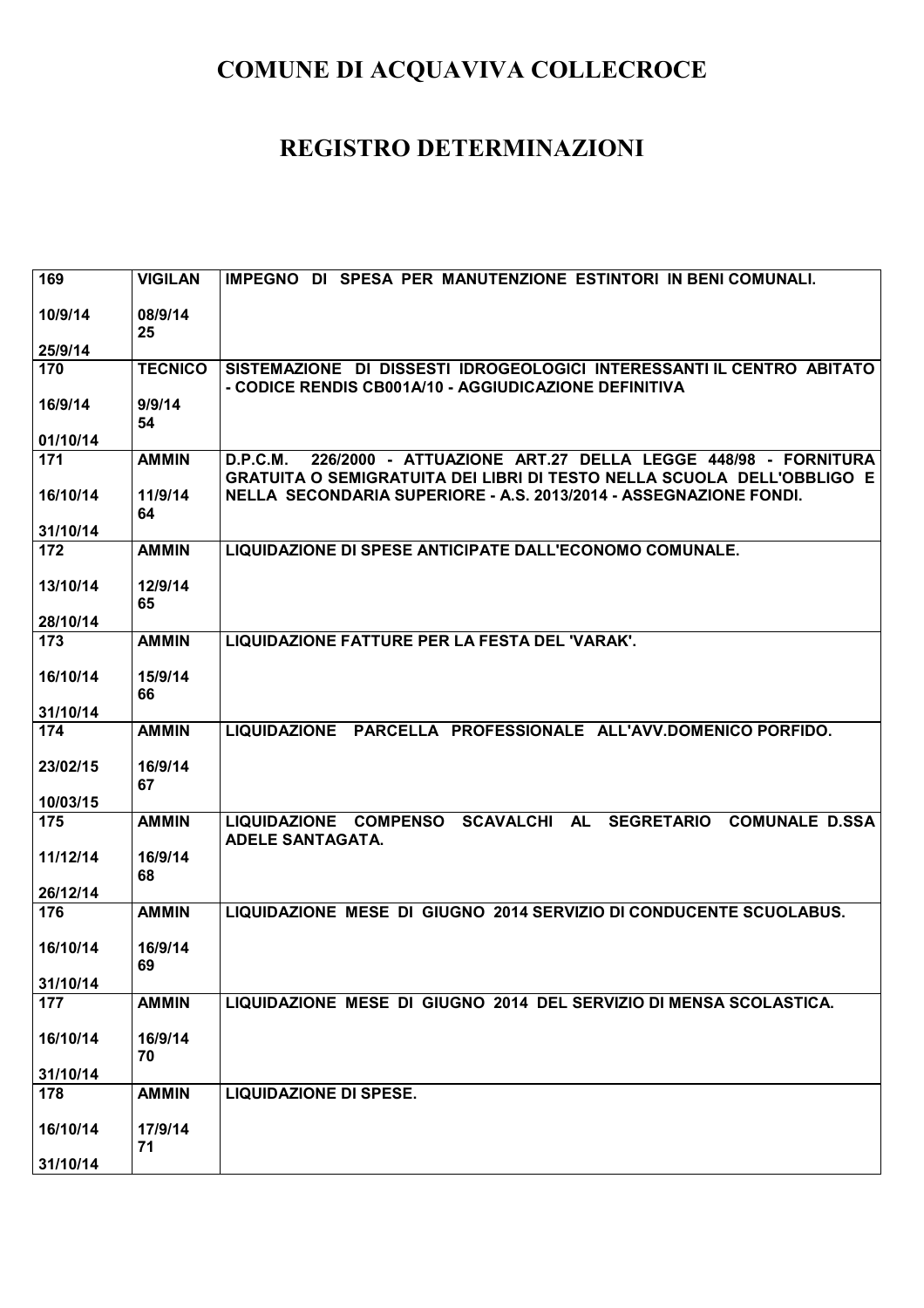| 179      | <b>AMMIN</b>   | PROGETTAZIONE STRATEGICA SVILUPPO LOCALE DEL TERRITORIO CROATO                                                                                           |
|----------|----------------|----------------------------------------------------------------------------------------------------------------------------------------------------------|
| 19/9/14  | 19/9/14        | MOLISANO FORMATO DAI DUE SOTTOPROGETTI: LA POLITICA DELL'ACCOGLIENZA<br><b>POLO</b><br>CAFFE' LETTERARI. DETERMINAZIONE A CONTRARRE.<br>ED.<br>IL<br>DEI |
|          | 72             | APPROVAZIONE LETTERA DI INVITO.                                                                                                                          |
| 04/10/14 |                |                                                                                                                                                          |
| 180      | <b>AMMIN</b>   | <b>TERRITORI</b><br><b>CROATO</b><br><b>MOLISANI: PROGETTI:</b><br><b>PROGETTAZIONE</b><br><b>STRATEGICA</b>                                             |
|          |                | E POLO DEI CAFFÈ LETTERARI. INCARICO DI<br><b>POLITICA</b><br><b>DELL'ACCOGLIENZA</b>                                                                    |
| 11/12/14 | 22/9/14<br>73  | DIREZIONE COORDINAMENTO GENERALE DEL PROGETTO.- APPROVAZIONE<br><b>SCHEMA DI CONTRATTO.</b>                                                              |
| 26/12/14 |                |                                                                                                                                                          |
| 181      | <b>TECNICO</b> | <b>CASA</b><br><b>DI</b><br><b>RIPOSO</b><br><b>PER</b><br><b>ANZANI</b><br><b>'CARDINALE</b><br><b>SEPER'</b><br><b>INTERVENTI</b><br>DII               |
|          |                | COMPLETAMENTO FINALIZZATI ALLA SCIA VIGILI DEL FUOCO - ADEGUAMENTO                                                                                       |
| 17/10/14 | 25/9/14        | DELL'ILLUMINAZIONE DI EMERGENZA E DI SICUREZZA - LIQUIDAZIONE SALDO                                                                                      |
|          | 55             |                                                                                                                                                          |
| 01/11/14 |                |                                                                                                                                                          |
| 182      | <b>TECNICO</b> | LIQUIDAZIONE ALLA GUGLIONESI AMBIENTE PER LO SMATIMENTO RSU NEL MESE<br><b>DI AGOSTO 2014</b>                                                            |
| 03/06/15 | 25/9/14        |                                                                                                                                                          |
|          | 56             |                                                                                                                                                          |
| 18/06/15 |                |                                                                                                                                                          |
| 183      | <b>TECNICO</b> | <b>RIMBORSO ALL'ECONOMO COMUNALE</b>                                                                                                                     |
| 13/10/14 | 25/9/14        |                                                                                                                                                          |
|          | 57             |                                                                                                                                                          |
| 28/10/14 |                |                                                                                                                                                          |
| 184      | <b>AMMIN</b>   | PROGETTAZIONE STRATEGICA SVILUPPO LOCALE DEL TERRITORIO CROATO<br>MOLISANO FORMATO DAI DUE SOTTOPROGETTI: LA POLITICA DELL'ACCOGLIENZA                   |
| 07/10/14 | 07/10/14       | ED IL POLO DEI CAFFE' LETTERARI. NOMINA COMMISSIONE DI GARA.                                                                                             |
|          | 74             |                                                                                                                                                          |
| 22/10/14 |                |                                                                                                                                                          |
| 185      | <b>AMMIN</b>   | LEGGE N.448/97 ART. 27 - APPROVAZIONE AVVISO PUBBLICO PER FORNITURA                                                                                      |
| 9/10/14  | 08/10/14       | <b>GRATUITA O SEMIGRATUITA DEI LIBRI DI TESTO PER L'ANNO SCOLASTICO 2014-1</b><br>2015.                                                                  |
|          | 75             |                                                                                                                                                          |
| 24/10/14 |                |                                                                                                                                                          |
| 186      | <b>AMMIN</b>   | TRASPORTO RAGAZZI DELLA SCUOLA ELEMENTARE ALLA PISCINA COMUNALE                                                                                          |
|          |                | DI ROCCAVIVARA IN LOCALITA' CANNETO.                                                                                                                     |
|          | 9/10/14        |                                                                                                                                                          |
|          | 76             |                                                                                                                                                          |
| 187      | <b>VIGILAN</b> | LIQUIDAZIONE DI SPESA ALL'ECONOMO COMUNALE.                                                                                                              |
|          |                |                                                                                                                                                          |
| 13/10/14 | 9/10/14        |                                                                                                                                                          |
|          | 26             |                                                                                                                                                          |
| 28/10/14 |                |                                                                                                                                                          |
|          |                |                                                                                                                                                          |
| 188      | <b>VIGILAN</b> | LIQUIDAZIONE PER SISTEMAZIONE URGENTE IMPIANTO ELETTRICO.                                                                                                |
|          |                |                                                                                                                                                          |
| 13/10/14 | 13/10/14<br>27 |                                                                                                                                                          |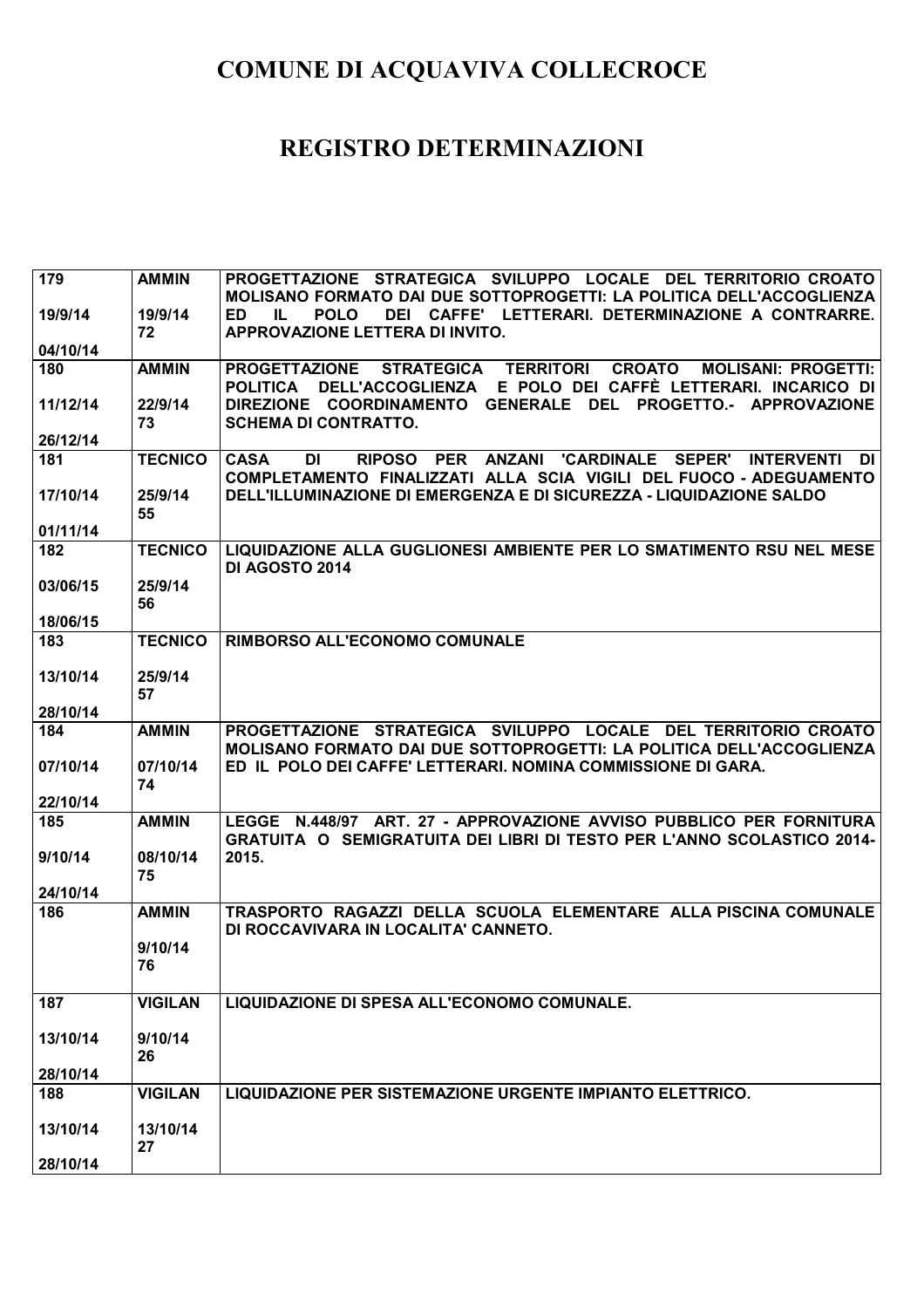| 189      | <b>RAG</b>     | IMPEGNO E LIQUIDAZIONE FATTURA TELECOM ITALIA SPA PER IL 5° BIMESTRE 2014                                                                    |
|----------|----------------|----------------------------------------------------------------------------------------------------------------------------------------------|
| 13/10/14 | 13/10/14<br>29 |                                                                                                                                              |
| 28/10/14 |                |                                                                                                                                              |
| 190      | <b>TECNICO</b> | LAVORI DI 'MIGLIORAMENTO E RIPRISTINO DELLA VIABILITÀ RURALE'<br>PROGRAMMA DI SVILUPPO RURALE (PSR) DELLA REGIONE MOLISE 2007-2013           |
| 20/10/14 | 13/10/14<br>58 | MISURA 125 AZIONE B - LIQUIDAZIONE SALDO                                                                                                     |
| 04/11/14 |                |                                                                                                                                              |
| 191      | <b>TECNICO</b> | DI 'SISTEMAZIONE, RISTRUTTURAZIONE E AMMODERNAMENTO<br><b>LAVORI</b><br>TECNOLOGICO DELLE RETI IRRIGUE COMUNALI' - LIQUIDAZIONE SALDO LAVORI |
| 17/10/14 | 13/10/14<br>59 |                                                                                                                                              |
| 01/11/14 |                |                                                                                                                                              |
| 192      | <b>RAG</b>     | IMPEGNO E LIQUIDAZIONE FATTURE ENEL ENERGIA SPA PER FORNITURA DI<br><b>ENERGIA ELETTRICA</b>                                                 |
| 13/10/14 | 13/10/14<br>30 |                                                                                                                                              |
| 28/10/14 |                |                                                                                                                                              |
| 193      | <b>TECNICO</b> | LAVORI DI 'MIGLIORAMENTO E RIPRISTINO DELLA VIABILITÀ�RURALE'<br>PROGRAMMA DI SVILUPPO RURALE (PSR) DELLA REGIONE MOLISE<br>2007-2013        |
| 17/10/14 | 13/10/14<br>60 | MISURA 125 AZIONE B - LIQUIDAZIONE COMPETENZE TECNICHE                                                                                       |
| 01/11/14 |                |                                                                                                                                              |
| 194      | <b>AMMIN</b>   | APPROVAZIONE VERBALE DI GARA - AGGIUDICAZIONE PROVVISORIA ALLA DITTA<br>SCUOLA E LAVORO PER LO SVOLGIMENTO DEI CORSI DI FORMAZIONE           |
| 17/10/14 | 13/10/14<br>77 | PROFESSIONALE AMMINISTRAZIONE E RENDICONTO.                                                                                                  |
| 01/11/14 |                |                                                                                                                                              |
| 195      | <b>VIGILAN</b> | LIQUIDAZIONE ACQUA POTABILE Iº E IIº TRIMESTRE 2014.                                                                                         |
| 29/04/15 | 15/10/14<br>28 |                                                                                                                                              |
| 14/05/15 |                |                                                                                                                                              |
| 196      | <b>VIGILAN</b> | CAMPIONAMENTI, ANALISI ACQUE DESTINATE AL CONSUMO UMANO, PERIODO<br>MARZO-AGOSTO 2014                                                        |
| 17/10/14 | 15/10/14<br>29 |                                                                                                                                              |
| 01/11/14 |                |                                                                                                                                              |
| 197      | <b>VIGILAN</b> | ALLA COOP. IL MOSAICO PER SERVIZIO CONDUCENTE MEZZI<br><b>LIQUIDAZIONE</b><br><b>CPMPLESSI. MESI DI APRILE E MAGGIO 2014.</b>                |
| 12/12/14 | 15/10/14<br>30 |                                                                                                                                              |
| 27/12/14 |                |                                                                                                                                              |
| 198      | <b>RAG</b>     | RIMBORSO ANTICIPAZIONE TESORERIA COMUNALE                                                                                                    |
| 17/10/14 | 16/10/14<br>31 |                                                                                                                                              |
| 01/11/14 |                |                                                                                                                                              |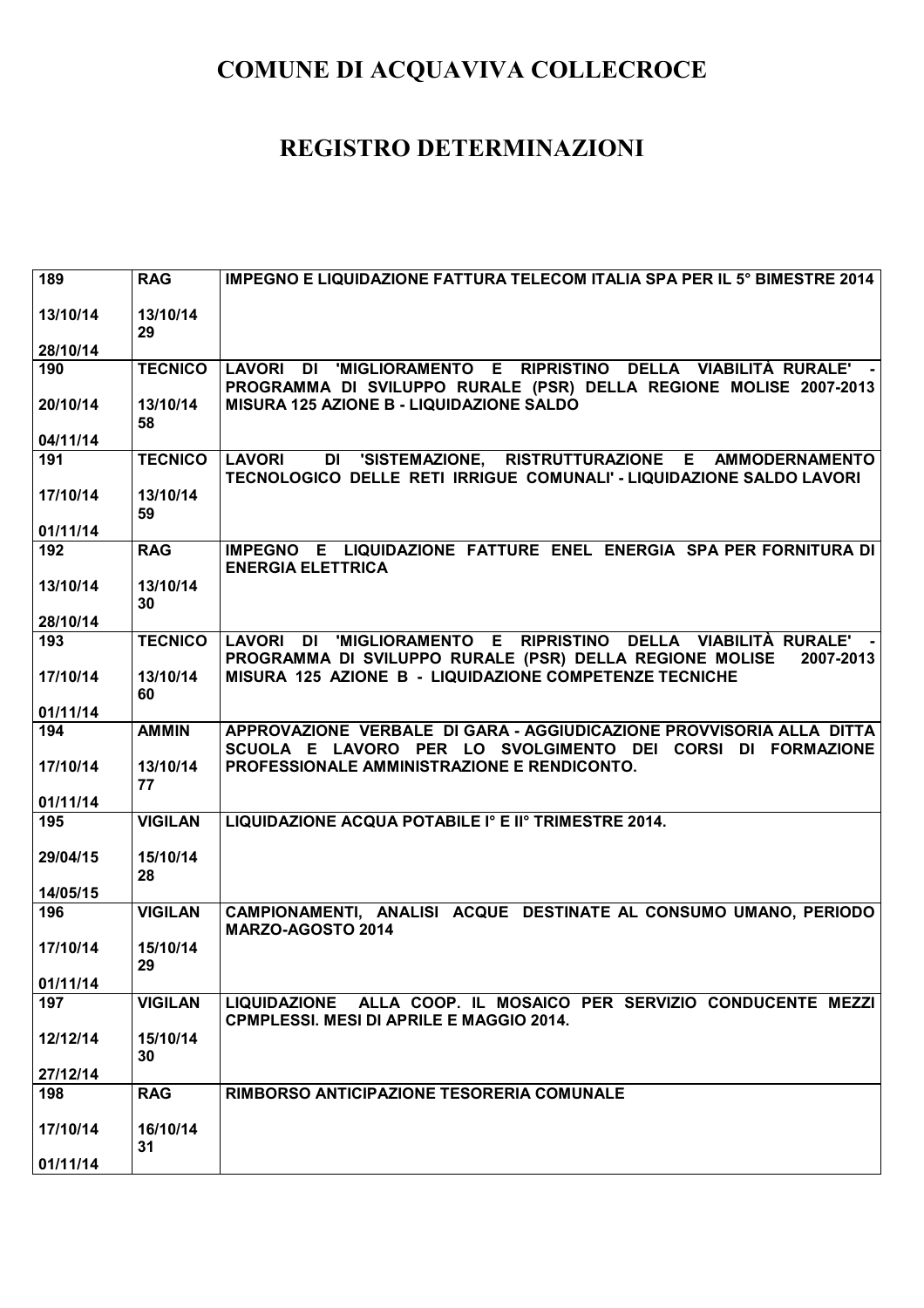| 199      | <b>AMMIN</b>   | LIQUIDAZIONE ALL'AVV. OCCHIONERO PER CAUSA COMUNE C/ESATTORIE - A<br><b>SALDO</b>                                                             |
|----------|----------------|-----------------------------------------------------------------------------------------------------------------------------------------------|
|          | 16/10/14       |                                                                                                                                               |
|          | 78             |                                                                                                                                               |
| 200      | <b>AMMIN</b>   | PROGETTAZIONE STRATEGICA SVILUPPO LOCALE DEL TERRITORIO CROATO                                                                                |
|          |                | MOLISANO FORMATO DAI DUE SOTTOPROGETTI: LA POLITICA DELL'ACCOGLIENZA                                                                          |
| 17/10/14 | 17/10/14       | ED IL POLO DEI CAFFE' LETTERARI. APPROVAZIONE AVVISO PUBBLICO PER                                                                             |
| 01/11/14 | 79             | IL RECLUTAMENTO DI N.30 CORSISTI PER LA PARTECIPAZIONE A CORSI<br>- DI I<br><b>FORMAZIONE PROFESSIONALE.</b>                                  |
| 201      | <b>AMMIN</b>   | PROGETTAZIONE STRATEGICA SVILUPPO DEL TERRITORIO CROATO MOLISANO                                                                              |
|          |                | DAI DUE SOTTOPROGETTI POLITICA DELL'ACCOGLIENZA E POLO<br><b>FORMATO</b>                                                                      |
| 29/10/14 | 17/10/14       | DEI CAFFE' LETTERARI - IMPEGNO DI SPESA<br><b>PER</b><br><b>PUBBLICIZZAZIONE</b><br>E.                                                        |
| 13/11/14 | 80             | PROMOZIONE INTERVENTO - IMPORTO 800,00.                                                                                                       |
| 202      | <b>AMMIN</b>   | PROGETTAZIONE STRATEGICA SVILUPPO LOCALE DEL TERRITORIO CROATO                                                                                |
|          |                | MOLISNO FORMATO DAI DUE SOTTOPROGETTI: LA POLITICA DELL'ACCOGLIENZA                                                                           |
| 20/10/14 | 20/10/14<br>81 | E POLO DEI CAFFE' LETTERARI. ERRATA CORRIGE AL MODULO DI DOMANDA<br>PER AGENTE DI RIPOPOLAMENTO DELLE AREE RURALI.                            |
| 04/11/14 |                |                                                                                                                                               |
| 203      | <b>TECNICO</b> | SERVIZIO DI GESTIONE DEL DEPURATORE COMUNALE - LIQUIDAZIONE AGENZIA                                                                           |
|          |                | DELLE ENTRATE PER REGISTRAZIONE CONTRATTO ON LINE                                                                                             |
| 11/12/14 | 21/10/14<br>61 |                                                                                                                                               |
| 26/12/14 |                |                                                                                                                                               |
| 204      | <b>RAG</b>     | PRESA ATTO POSTICIPO CONGEDO PER MATERNITA' DELLA DIPENDENTE A                                                                                |
| 22/10/14 | 22/10/14       | TEMPO DETERMINATO BARTOLINO ELISA                                                                                                             |
|          | 32             |                                                                                                                                               |
| 06/11/14 |                |                                                                                                                                               |
| 205      | <b>AMMIN</b>   | LEGGE 482/99 - NORME IN MATERIA DI TUTELA DELLE MINORANZE LINGUISTICHE<br>STORICHE - PROGETTO UNICO REGIONALE - ESERCIZIO STATALE ANNO 2010 - |
| 11/12/14 | 24/10/14       | <b>IMPEGNO DI SPESA.</b>                                                                                                                      |
|          | 82             |                                                                                                                                               |
| 26/12/14 |                |                                                                                                                                               |
| 206      | <b>AMMIN</b>   | PROGETTAZIONE STRATEGICA SVILUPPO LOCALE DEL TERRITORIO CROATO<br>MOLISANO FORMATO DAI DUE SOTTOPROGETTI: LA POLITICA DELL'ACCOGLIENZA        |
| 11/12/14 | 24/10/14       | ED IL POLO DEI CAFFE' LETTERARI - IMPEGNO DI SPESA.                                                                                           |
|          | 83             |                                                                                                                                               |
| 26/12/14 |                |                                                                                                                                               |
| 207      | <b>TECNICO</b> | PARTECIPAZIONE DEL TECNICO COMUNALE A CORSO DI FORMAZIONE SU 'IL<br>SISTEMA AVCPASS' - IMPEGNO DI SPESA                                       |
| 11/12/14 | 27/10/14       |                                                                                                                                               |
|          | 62             |                                                                                                                                               |
| 26/12/14 |                |                                                                                                                                               |
| 208      | <b>TECNICO</b> | MANUTENZIONE STRAORDINARIA PIAGGIO PORTER - IMPEGNO DI SPESA                                                                                  |
| 11/12/14 | 27/10/14       |                                                                                                                                               |
| 26/12/14 | 63             |                                                                                                                                               |
|          |                |                                                                                                                                               |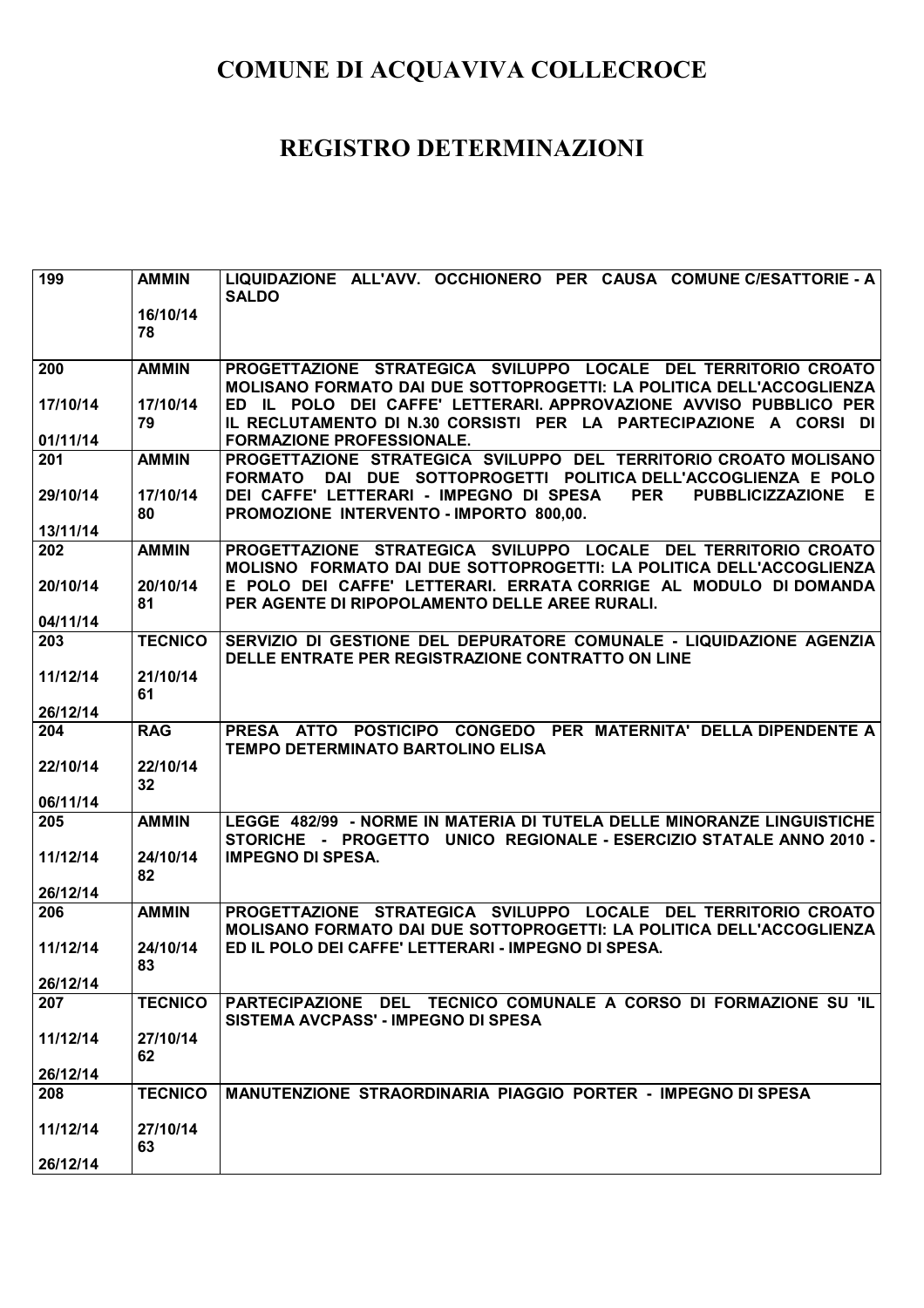| 209      | <b>TECNICO</b> | SISTEMAZIONE DI DISSESTI IDROGEOLOGICI IN C.DA MACCHIONE SELVALONGA -<br>AFFIDAMENTO INCARICO PROFESSIONALE                      |
|----------|----------------|----------------------------------------------------------------------------------------------------------------------------------|
| 11/12/14 | 29/10/14<br>64 |                                                                                                                                  |
| 26/12/14 |                |                                                                                                                                  |
| 210      | <b>AMMIN</b>   | SERVIZIO CONDUCENTE SCUOLABUS - LIQUIDAZIONE MESE DI APRILE 2014.                                                                |
| 11/12/14 | 29/10/14<br>84 |                                                                                                                                  |
| 26/12/14 |                |                                                                                                                                  |
| 211      | <b>AMMIN</b>   | SERVIZIO DI CONDUCENTE SCUOLABUS - MESE DI MAGGIO 2014.                                                                          |
| 11/12/14 | 29/10/14<br>85 |                                                                                                                                  |
| 26/12/14 |                |                                                                                                                                  |
| 212      | <b>AMMIN</b>   | SERVIZIO DI MENSA SCOLASTICA - MESE DI APRILE 2014.                                                                              |
| 11/12/14 | 29/10/14<br>86 |                                                                                                                                  |
| 26/12/14 |                |                                                                                                                                  |
| 213      | <b>AMMIN</b>   | SERVIZIO MENSA SCOLASTICA - MESE DI MAGGIO 2014.                                                                                 |
| 11/12/14 | 29/10/14<br>87 |                                                                                                                                  |
| 26/12/14 |                |                                                                                                                                  |
| 214      | <b>AMMIN</b>   | SERVIZIO DI CONDUCENTE SCUOLABUS COLONIA ESTIVA AD AQUALAND PERIODO<br><b>LUGLIO 2014.</b>                                       |
| 11/12/14 | 29/10/14<br>88 |                                                                                                                                  |
| 26/12/14 |                |                                                                                                                                  |
| 215      | <b>TECNICO</b> | SISTEMAZIONE DI DISSESTI IDROGEOLOGICI IN C.DA MACCHIONE SELVALONGA -<br>AFFIDAMENTO INCARICO PROFESSIONALE - COLLAUDO STATICO   |
| 11/12/14 | 29/10/14<br>65 |                                                                                                                                  |
| 26/12/14 |                |                                                                                                                                  |
| 216      | <b>TECNICO</b> | 'DISSESTI IN C.DA MACCHIONE - SELVALONGA' - DETERMINA A<br>LAVORI DI<br><b>CONTRARRE</b>                                         |
| 11/12/14 | 30/10/14<br>66 |                                                                                                                                  |
| 26/12/14 |                |                                                                                                                                  |
| 217      | <b>RAG</b>     | APPROVAZIONE LISTA DI CARICO TARI 2014                                                                                           |
|          | 30/10/14<br>33 |                                                                                                                                  |
| 218      | <b>AMMIN</b>   | DI SPESA PER DISINFESTAZIONE E PULIZIA STRAORDINARIA<br><b>IMPEGNO</b><br>DELL'EDIFICIO SCOLASTICO, ADIBITO A SCUOLA ELEMENTARE. |
| 11/12/14 | 31/10/14       |                                                                                                                                  |
| 26/12/14 | 89             |                                                                                                                                  |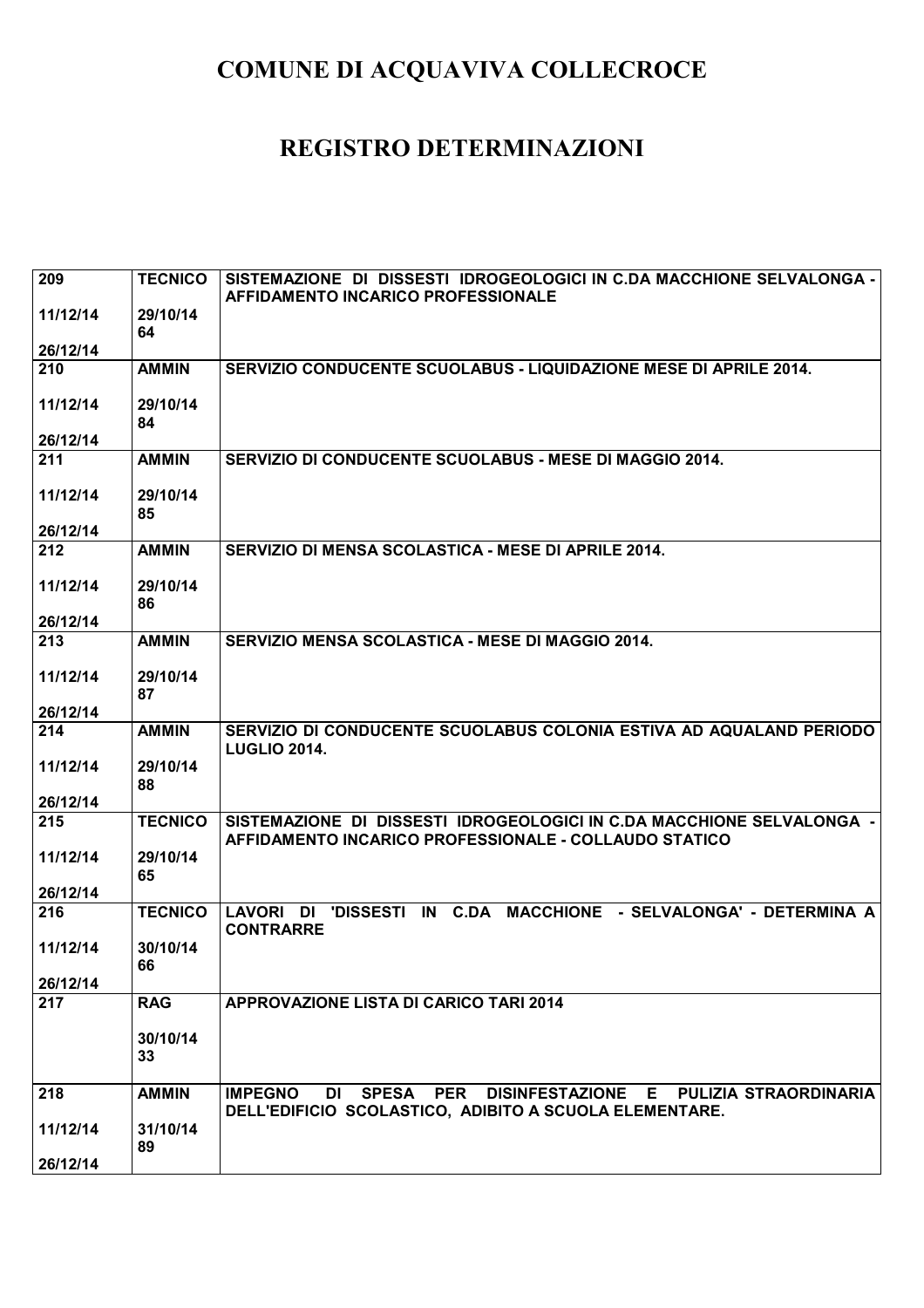| $\overline{219}$     | <b>AMMIN</b>   | APPROVAZIONE ERRATA CORRIGE AI DUE BANDI APPROVATI CON DETERMINA<br>N.79 DEL 17.10.2014.                                                                                   |
|----------------------|----------------|----------------------------------------------------------------------------------------------------------------------------------------------------------------------------|
| 04/11/14             | 31/10/14<br>90 |                                                                                                                                                                            |
| 19/11/14             |                |                                                                                                                                                                            |
| 220                  | <b>TECNICO</b> | SERVIZIO DI GESTIONE DEL DEPURATORE COMUNALE - LIQUIDAZIONE FATTURA<br>ALLA ECOGREEN SRL - RELATIVA AL SECONDO E TERZO TRIMESTRE<br>DI                                     |
| 03/06/15<br>18/06/15 | 10/11/14<br>67 | GESTIONE ANNO 2014 (DAL 02.04.2014 AL 01.10.2014)                                                                                                                          |
| 221                  | <b>TECNICO</b> | LIQUIDAZIONE ALLA GUGLIONESI AMBIENTE PER LO SMATIMENTO RSU NEL MESE                                                                                                       |
|                      |                | <b>DI SETTEMBRE 2014</b>                                                                                                                                                   |
| 03/06/15             | 10/11/14<br>68 |                                                                                                                                                                            |
| 18/06/15             |                |                                                                                                                                                                            |
| 222                  | <b>AMMIN</b>   | LEGGE 482/99 - NORME IN MATERIA DI TUTELA DELLE MINORANZE LINGUISTICHE<br>STORICHE - PROGETTO UNICO REGIONALE ESERCIZIO STATALE ANNO 2010 E                                |
| 11/11/14             | 10/11/14<br>91 | D.G.R. N.643/2013 - MINORANZA CROATA - RIMODULAZIONE.                                                                                                                      |
| 26/11/14             |                |                                                                                                                                                                            |
| 223                  | <b>AMMIN</b>   | PROGETTAZIONE STRATEGICA SVILUPPO LOCALE DEL TERRITORIO CROATO<br>MOLISANO FORMATO DAI DUE SOTTOPROGETTI: LA POLITICA DELL'ACCOGLIENZA                                     |
| 11/11/14             | 11/11/14<br>92 | ED IL POLO DEI CAFFE' LETTERARI. NOMINA COMMISSIONE PER LA SELEZIONE<br><b>DEI</b><br>CORSISTI CHE DOVRANNO FREQUENTARE I CORSI DI FORMAZIONE                              |
| 26/11/14             |                | PROFESSIONALE RELATIVI AI DUE SOTTOPROGETTI SUINDICATI.                                                                                                                    |
| 224                  | <b>TECNICO</b> | <b>VERIFICA DEI</b><br><b>CONFINI</b><br>DELLA STRADA COMUNALE<br><b>BOSCO</b><br><b>CIMITERO</b><br><b>LIQUIDAZIONE COMPETENZE TECNICHE</b>                               |
| 15/12/14             | 11/11/14<br>69 |                                                                                                                                                                            |
| 30/12/14             |                |                                                                                                                                                                            |
| 225                  | <b>AMMIN</b>   | <b>DI</b><br><b>CORSI</b><br>DI<br><b>SVOLGIMENTO</b><br><b>FORMAZIONE</b><br><b>PROFESSIONALE,</b><br>AMMINISTRAZIONE E RENDICONTO - AGGIUDICAZIONE DEFINITIVA ALLA DITTA |
| 12/11/14             | 12/11/14<br>93 | SCUOLA E LAVORO SOCIETA' COOPERATIVA CONSORTILE CON SEDE A TERMOLI.                                                                                                        |
| 27/11/14             |                |                                                                                                                                                                            |
| 226                  | <b>TECNICO</b> | MANUTENZIONE E RIPARAZIONE DELL'AUTOMEZZO N.U. - IVECO CR583KL -<br><b>LIQUIDAZIONE FATTURA</b>                                                                            |
|                      | 12/11/14<br>70 |                                                                                                                                                                            |
| 227                  | <b>TECNICO</b> | SOCCORSO STRADALE E RIPARAZIONE DELL'AUTOMEZZO N.U. - IVECO CR583KL -<br><b>LIQUIDAZIONE FATTURA</b>                                                                       |
|                      | 12/11/14<br>71 |                                                                                                                                                                            |
| 228                  | <b>AMMIN</b>   | <b>CORSI</b><br>DI FORMAZIONE PROFESSIONALE AMMINISTRAZIONE<br><b>SVOLGIMENTO</b><br>E RENDICONTO - AGGIUDICAZIONE DEFINITIVA ALLA DITTA SCUOLA E LAVORO                   |
| 12/11/14<br>27/11/14 | 12/11/14<br>94 | SOCIETA' COOPERATIVA CONSORTILE CON SEDE A TERMOLI - IN SOSTITUZIONE<br>DELLA PRECEDENTE DETERMINA N.93 DEL 12.11.2014                                                     |
|                      |                |                                                                                                                                                                            |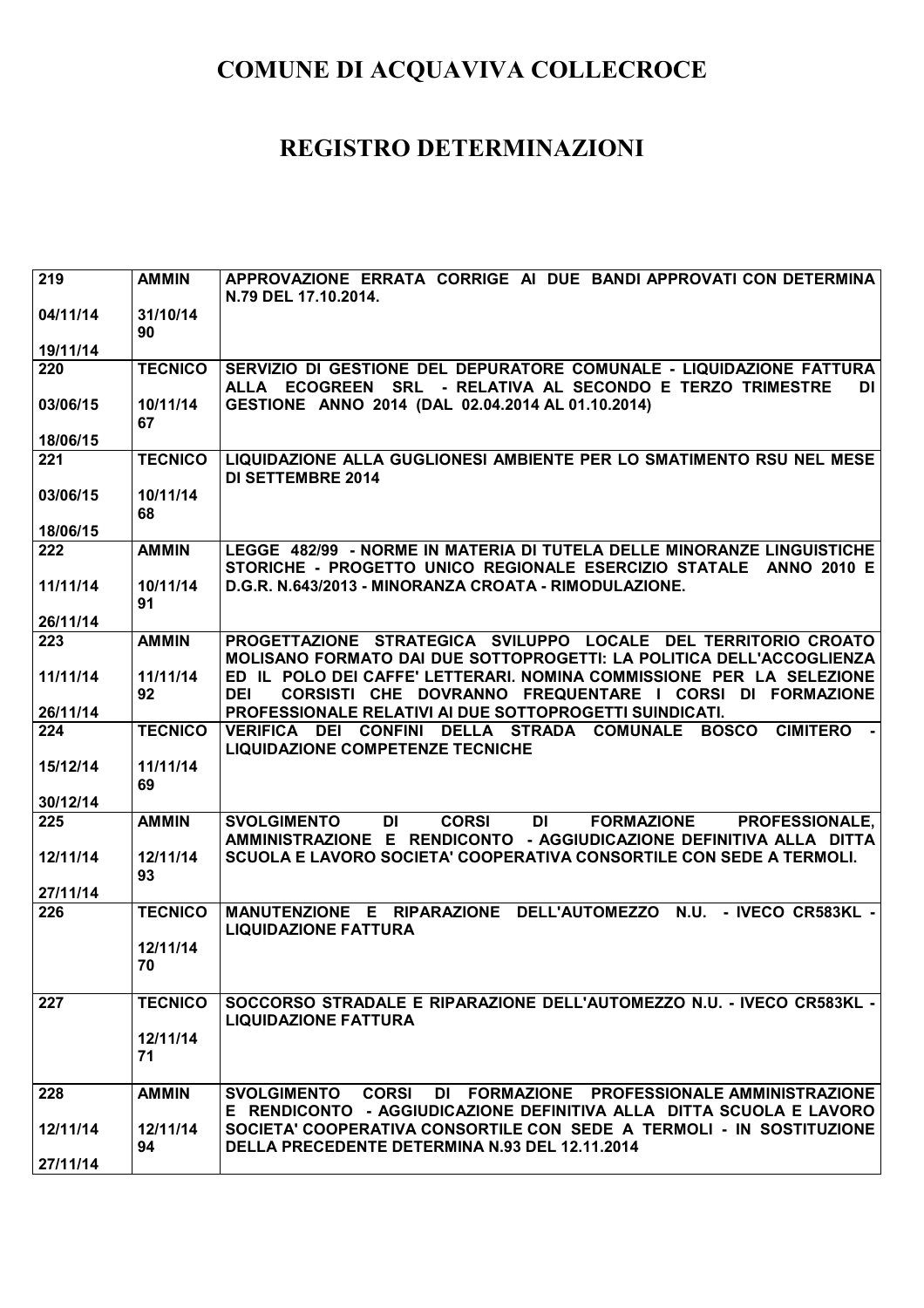| 229             | <b>TECNICO</b> | <b>DISSESTI</b><br>IDROGEOLOGICI INTERESSANTI IL CENTRO<br><b>SISTEMAZIONE</b><br>DI                                                    |
|-----------------|----------------|-----------------------------------------------------------------------------------------------------------------------------------------|
| 11/12/14        | 13/11/14       | ABITATO - CODICE RENDIS CB001A/10 - NOMINA COLLAUDATORE STATICO                                                                         |
|                 | 72             |                                                                                                                                         |
| 26/12/14        |                |                                                                                                                                         |
| 230             | <b>AMMIN</b>   | PROGETTAZIONE STRATEGICA SVILUPPO LOCALE DEL TERRITORIO CROATO<br>MOLISANO, FORMATO DAI DUE SOTTOPROGETTI: LA POLITICA DELL'ACCOGLIENZA |
| 17/11/14        | 17/11/14       | POLO DEI CAFFE' LETTERARI - APPROVAZIONE VERBALE DELLA<br><b>ED</b><br>IL.                                                              |
| 02/12/14        | 95             | <b>COMMISSIONE GIUDICATRICE.</b>                                                                                                        |
| 231             | <b>AMMIN</b>   | CONCESSIONE IN AFFITTO DEI LOCALI DEL CAFFE' LETTERARIO. APPROVAZIONE                                                                   |
|                 |                | <b>SCHEMA DI CONTRATTO DI AFFITTO.</b>                                                                                                  |
|                 | 17/11/14       |                                                                                                                                         |
|                 | 96             |                                                                                                                                         |
| 232             | <b>AMMIN</b>   | <b>ERRATA CORRIGE ALLA DETERMINA N. 95 DEL 17.11.2014.</b>                                                                              |
| 17/11/14        | 17/11/14       |                                                                                                                                         |
|                 | 97             |                                                                                                                                         |
| 02/12/14<br>233 | <b>RAG</b>     | IMPEGNO E LIQUIDAZIONE FATTURE ENEL ENERGIA SPA PER FORNITURA DI                                                                        |
|                 |                | <b>ENERGIA ELETTRICA</b>                                                                                                                |
|                 | 19/11/14       |                                                                                                                                         |
|                 | 34             |                                                                                                                                         |
| 234             | <b>RAG</b>     | <b>LIQUIDAZIONE FATTURE POSTE PER SERVIZIO RISCOSSIONE</b>                                                                              |
|                 |                |                                                                                                                                         |
|                 | 19/11/14       |                                                                                                                                         |
|                 | 35             |                                                                                                                                         |
| 235             | <b>RAG</b>     | LIQUIDAZIONE FATTURA E.ON ENERGIA SPA PER FORNITURA DI GAS NATURALE                                                                     |
|                 |                |                                                                                                                                         |
|                 | 19/11/14<br>36 |                                                                                                                                         |
|                 |                |                                                                                                                                         |
| 236             | <b>TECNICO</b> | LIQUIDAZIONE ALLA GUGLIONESI AMBIENTE PER LO SMATIMENTO RSU NEL MESE<br><b>DI OTTOBRE 2014</b>                                          |
| 03/06/15        | 19/11/14       |                                                                                                                                         |
| 18/06/15        | 73             |                                                                                                                                         |
| 237             | <b>VIGILAN</b> | <b>IMPEGNO DI SPESA PER RIPARAZIONE ACQUEDOTTO RURALE.</b>                                                                              |
|                 |                |                                                                                                                                         |
| 12/12/14        | 20/11/14       |                                                                                                                                         |
| 27/12/14        | 31             |                                                                                                                                         |
| 238             | <b>VIGILAN</b> | LIQUIDAZIONE DI SPESA ALL'ECONOMO COMUNALE                                                                                              |
|                 |                |                                                                                                                                         |
| 21/11/14        | 20/11/14<br>32 |                                                                                                                                         |
| 06/12/14        |                |                                                                                                                                         |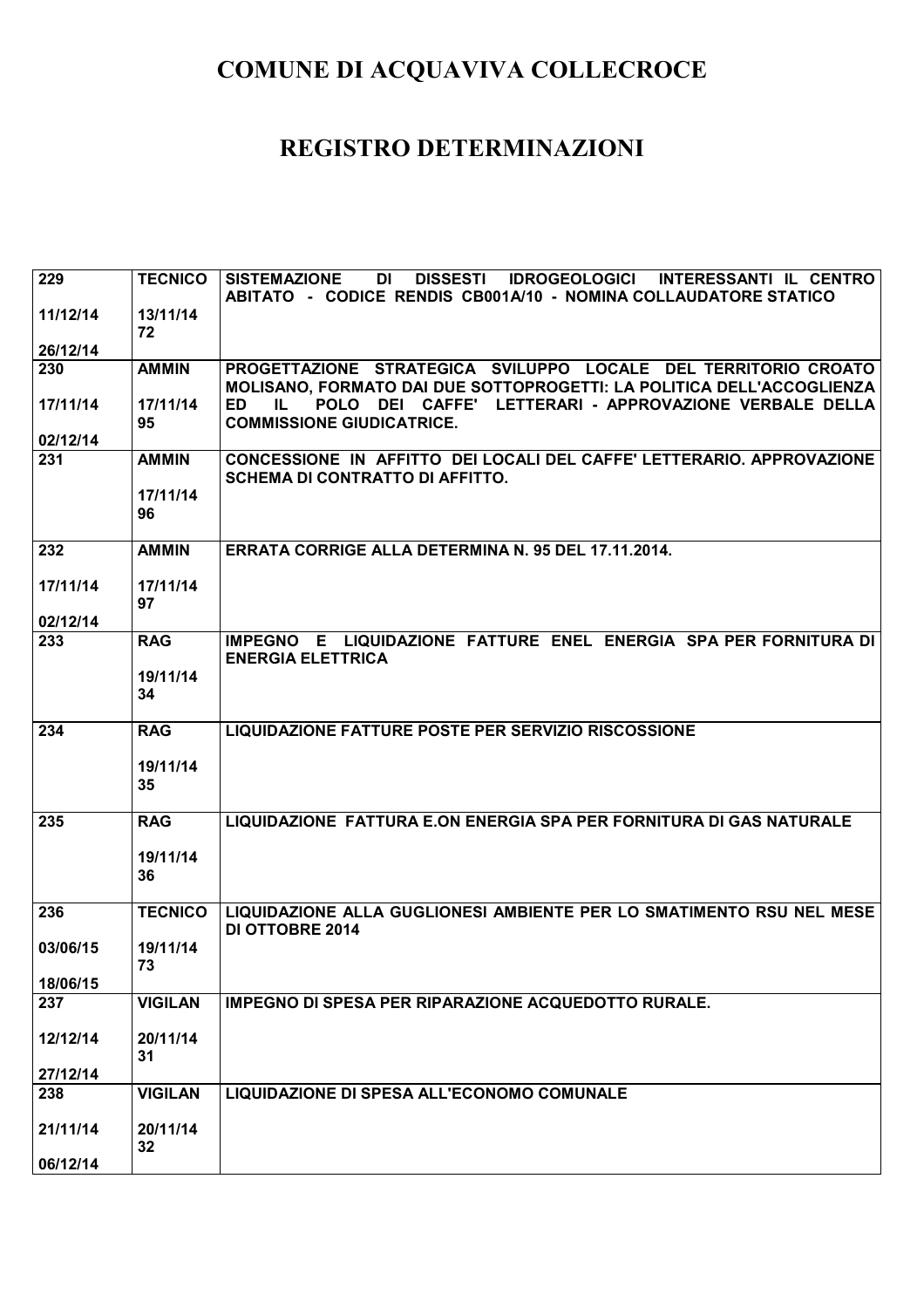| 239      | <b>AMMIN</b>    | LIQUIDAZIONE DI SPESE ANTICIPATE DALL' ECONOMO COMUNALE                                                                                        |
|----------|-----------------|------------------------------------------------------------------------------------------------------------------------------------------------|
| 21/11/14 | 20/11/14<br>98  |                                                                                                                                                |
| 06/12/14 |                 |                                                                                                                                                |
| 240      | <b>TECNICO</b>  | <b>C.DA</b><br><b>MACCHIONE</b><br>- SELVALONGA' - NOMINA<br><b>LAVORI</b><br>DI<br><b>'DISSESTI</b><br>IN<br><b>COMMISSIONE DI GARA</b>       |
|          | 20/11/14<br>74  |                                                                                                                                                |
| 241      | <b>AMMIN</b>    | LIQUIDAZIONE COMPENSO ALLA COMMISSIONE PER LA SELEZIONE DEI CORSISTI<br><b>CHE</b><br>DOVRANNO FREQUENTARE I CORSI DI FORMAZIONE PROFESSIONALE |
| 03/12/14 | 20/11/14<br>99  | RELATIVI AI DUE SOTTOPROGETTI: 'LA POLITICA DELL'ACCOGLIENZA E POLO DEI<br><b>CAFFE' LETTERARI'.</b>                                           |
| 18/12/14 |                 |                                                                                                                                                |
| 242      | <b>RAG</b>      | <b>IPEGNO E LIQUIDAZIONE FATTURE WIND TELECOMUNICAZIONI SPA</b>                                                                                |
|          | 20/11/14<br>37  |                                                                                                                                                |
| 243      | <b>AMMIN</b>    | RIAPPROVAZIONE GRADUATORIE PER LA FREQUENZA DEI CORSI DI FORMAZIONE<br>PROFESSIONALE PER LA QUALIFICA DI 'AGENTE DI RIPOPOLAMENTO AREE         |
| 25/11/14 | 24/11/14<br>100 | RURALI' E 'OPERATORE PER GESTIONE DEI CAFFÈ LETTERARI'.                                                                                        |
| 10/12/14 |                 |                                                                                                                                                |
| 244      | <b>RAG</b>      | <b>APPROVAZIONE</b><br><b>BANDO</b><br>DI GARA PER LAFFIDAMENTO DEL SERVIZIO<br>DI<br>TESORERIA COMUNALE PERIODO 01/01/2015 31/12/2017         |
| 04/12/14 | 26/11/14<br>38  |                                                                                                                                                |
| 14/01/15 |                 |                                                                                                                                                |
| 245      | <b>AMMIN</b>    | <b>LIQUIDAZIONE DI SPESE.</b>                                                                                                                  |
| 18/12/14 | 27/11/14<br>101 |                                                                                                                                                |
| 02/01/15 |                 |                                                                                                                                                |
| 246      | <b>TECNICO</b>  | DISSESTI IN C.DA MACCHIONE - SELVALONGA - APPROVAZIONE VERBALE DI<br><b>GARA E AGGIUDICAZIONE PROVVISORIA</b>                                  |
| 11/12/14 | 27/11/14<br>75  |                                                                                                                                                |
| 26/12/14 |                 |                                                                                                                                                |
| 247      | <b>AMMIN</b>    | LIQUIDAZIONE FATTURA N.78 DEL 27/10/2914 ALLO STUDIO RUTA & ASSOCIATI DI<br><b>CAMPOBASSO.</b>                                                 |
|          | 28/11/14<br>102 |                                                                                                                                                |
| 248      | <b>AMMIN</b>    | <b>LIQUIDAZIONE DI SPESE.</b>                                                                                                                  |
| 9/04/15  | 28/11/14<br>103 |                                                                                                                                                |
| 24/04/15 |                 |                                                                                                                                                |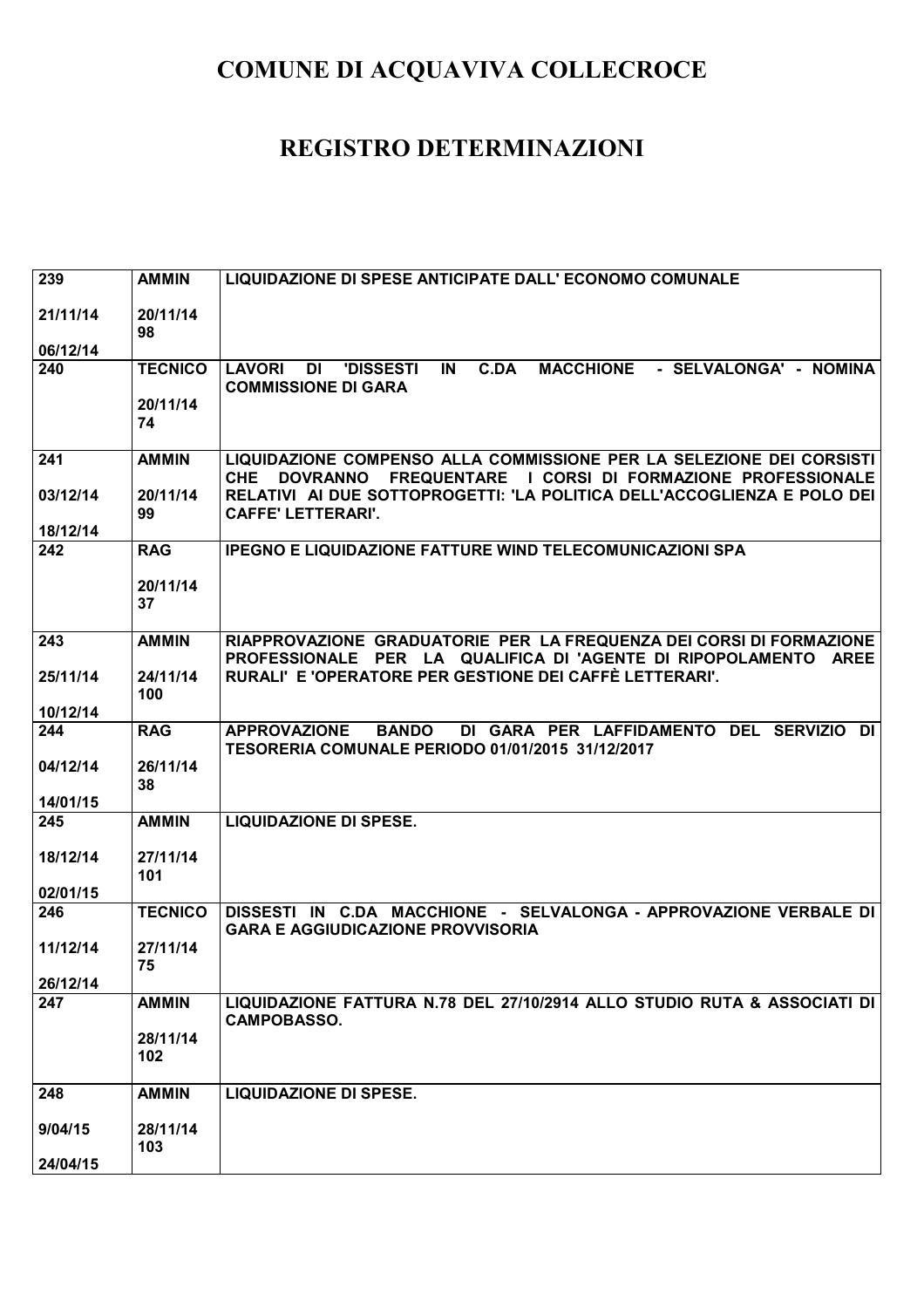| 249      | <b>AMMIN</b>   | LIQUIDAZIONE 50% COMPENSO SPETTANTE AL DR. CLORIDANO BELLOCCHIO                   |
|----------|----------------|-----------------------------------------------------------------------------------|
|          |                | PER L'ATTIVITA' DI DIREZIONE E COORDINAMENTO DEL PROGETTO FORMATIVO               |
| 15/12/14 | 01/12/14       | POLITICA DELL'ACCOGLIENZA - AGENTE DI RIPOPOLAMENTO RURALE.                       |
|          | 104            |                                                                                   |
| 30/12/14 |                |                                                                                   |
| 250      | <b>VIGILAN</b> | <b>IMPEGNO DI SPESA PER POTATURA PIANTE CENTRO ABITATO.</b>                       |
|          |                |                                                                                   |
| 18/12/14 | 01/12/14       |                                                                                   |
|          | 33             |                                                                                   |
| 02/01/15 |                |                                                                                   |
| 251      | <b>AMMIN</b>   | LIQUIDAZIONE 50% COMPENSO SPETTANTE AL DR. CLORIDANO BELLOCCHIO                   |
|          |                | PER L'ATTIVITA' DI DIREZIONE E COORDINAMENTO DEL PROGETTO FORMATIVO               |
| 15/12/14 | 02/12/14       | POLO DEI CAFFE' LETTERARI - OPERATORE CULTURALE.                                  |
|          | 105            |                                                                                   |
| 30/12/14 |                |                                                                                   |
| 252      | <b>VIGILAN</b> | IMPEGNO DI SPESA PER NOLEGGIO E INSTALLAZIONE LUMINARIE PER FESTIVITÀ             |
|          |                | NATALIZIE.                                                                        |
| 18/12/14 | 02/12/14       |                                                                                   |
|          | 34             |                                                                                   |
| 02/01/15 |                |                                                                                   |
| 253      | <b>AMMIN</b>   | PROGETTAZIONE STRATEGICA SVILUPPO LOCALE DEL TERRITORIO CROATO                    |
|          |                | MOLISANO - 'LA POLITICA DELL'ACCOGLIENZA' E 'POLO DEI CAFFE' LETTERARI'.          |
|          | 02/12/14       | NOMINA COORDINATORI DIDATTICI.                                                    |
|          | 106            |                                                                                   |
|          |                |                                                                                   |
|          |                |                                                                                   |
|          |                |                                                                                   |
| 254      | <b>VIGILAN</b> | <b>IMPEGNO DI SPESE VARIE</b>                                                     |
|          |                |                                                                                   |
|          | 03/12/14       |                                                                                   |
|          | 35             |                                                                                   |
|          |                |                                                                                   |
| 255      | <b>VIGILAN</b> | SPESA PER VERIFICA STRAORDINARIA MESSA A TERRA CAFFE'<br><b>IMPEGNO DI</b>        |
|          |                | LETTERARIO.                                                                       |
| 12/12/14 | 03/12/14       |                                                                                   |
|          | 36             |                                                                                   |
| 27/12/14 |                |                                                                                   |
| 256      | <b>TECNICO</b> | - GOVERNANTE E ACCOGLIENZA DEL CASTELLELCE' -<br>PAI<br><b>RACCOLTA</b>           |
|          |                | DIFFERENZIATA - IMPEGNO QUOTA DI COMPARTECIPAZIONE                                |
| 11/12/14 | 04/12/14       |                                                                                   |
|          | 76             |                                                                                   |
| 26/12/14 |                |                                                                                   |
| 257      | <b>AMMIN</b>   | PROGETTAZIONE STRATEGICA DEL TERRITORIO CROATO MOLISANO, SUDDIVISO                |
|          |                | SOTTOPROGETTI, LA POLITICA DELL'ACOGLIENZA E POLO DEI<br><b>DUE</b><br><b>NEI</b> |
|          | 9/12/14        | CAFFÈ LETTERARI<br>- APPROVAZIONE SCHEMA CONTRATTUALE PER I                       |
|          | 107            | <b>COORDINATORI DIDATTICI.</b>                                                    |
|          |                |                                                                                   |
| 258      | <b>AMMIN</b>   | <b>BORSE LAVORO 2014 - APPROVAZIONE SCHEMA BANDO DI GARA.</b>                     |
|          |                |                                                                                   |
| 12/12/14 | 10/12/14       |                                                                                   |
| 27/12/14 | 108            |                                                                                   |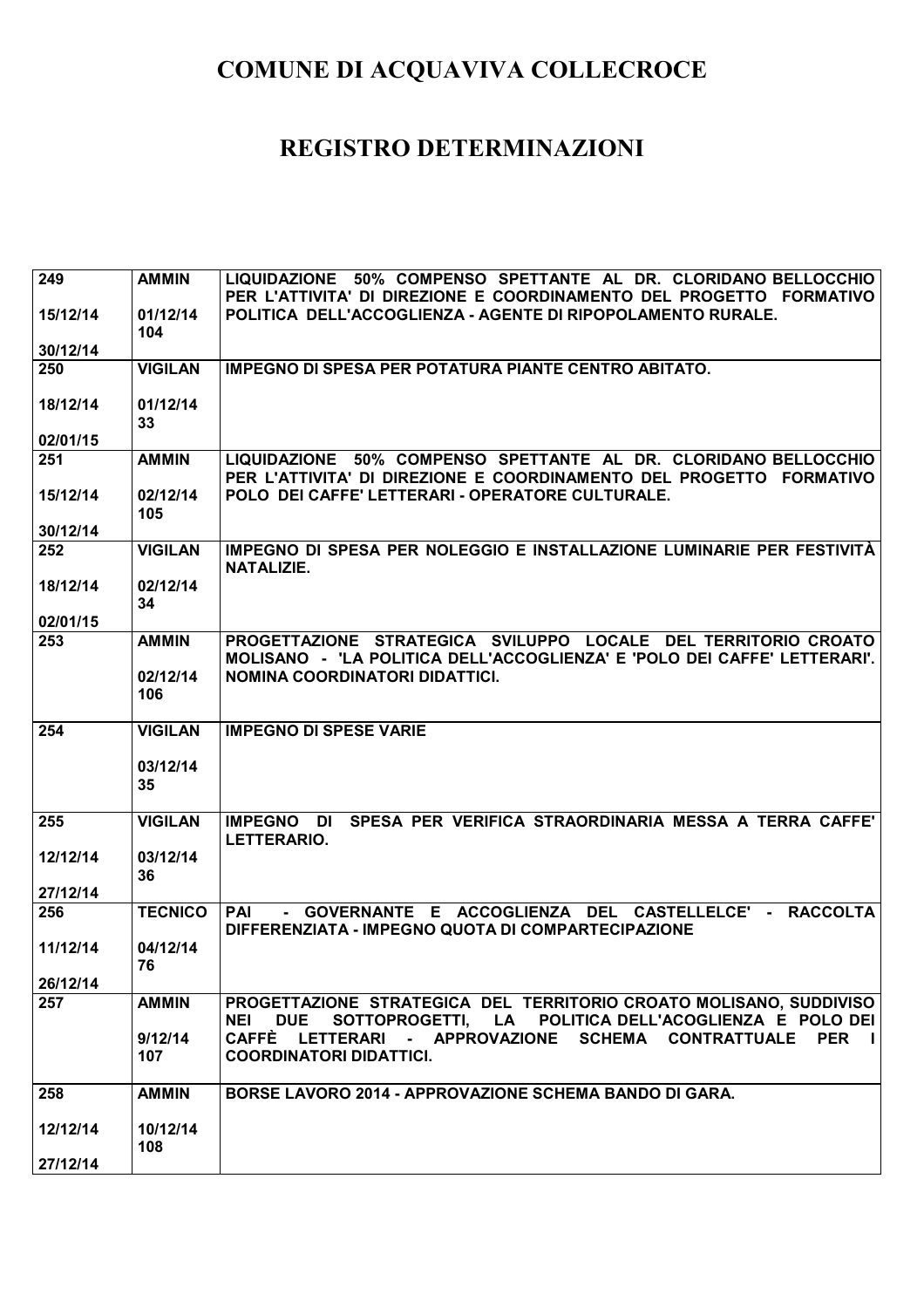|          |                | DI ROGITO II - III - IV TRIM. 2013 E ANNO 2014 AL                                                          |
|----------|----------------|------------------------------------------------------------------------------------------------------------|
| 259      | <b>RAG</b>     | <b>DIRITTI</b><br><b>LIQUIDAZIONE</b>                                                                      |
|          |                | SEGRETARIO COMUNALE DOTT.SSA ADELE SANTAGATA                                                               |
|          | 10/12/14       |                                                                                                            |
|          | 39             |                                                                                                            |
|          |                |                                                                                                            |
| 260      | <b>AMMIN</b>   | E.<br><b>COMUNICAZIONE</b><br><b>AGGIUDICAZIONE</b><br><b>DIFFUSIONE</b><br><b>DEL</b><br><b>PROGETTO</b>  |
|          |                | <b>DENOMINATO:</b><br><b>PROGETTAZIONE</b><br><b>STRATEGICA</b><br><b>TERRITORIO CROATO-</b><br><b>DEL</b> |
|          | 15/12/14       | MOLISANO DISTINTO NEI DUE SOTTOPROGETTI, POLITICA DELL'ACCOGLINEZA E                                       |
|          | 109            | POLO DEI CAFFE' LETTERARI.                                                                                 |
|          |                |                                                                                                            |
| 261      | <b>RAG</b>     | <b>IMPEGNO E LIQUIDAZIONE FATTURA TELECOM ITALIA SPA</b>                                                   |
|          |                |                                                                                                            |
|          | 15/12/14       |                                                                                                            |
|          | 40             |                                                                                                            |
|          |                |                                                                                                            |
| 262      | <b>RAG</b>     | LIQUIDAZIONE 1° ACCONTO SENTENZA N. 651/2014 - COMUNE C/ ESATTORIE SPA                                     |
|          |                |                                                                                                            |
|          | 15/12/14       |                                                                                                            |
|          | 41             |                                                                                                            |
|          |                |                                                                                                            |
|          |                | <b>DELLA</b>                                                                                               |
| 263      | <b>AMMIN</b>   | <b>PARCELLA</b><br>DR. SPADANUDA ANGELO<br><b>LIQUIDAZIONE</b><br>50%<br>AL                                |
|          |                | <b>DIDATTICO</b><br><b>POLITICA</b><br><b>COORDINATORE</b><br><b>DEL</b><br><b>PROGETTO</b>                |
|          | 15/12/14       | DELL'ACCOGLIENZA.                                                                                          |
|          | 110            |                                                                                                            |
|          |                |                                                                                                            |
| 264      | <b>AMMIN</b>   | 50%<br><b>DELLA</b><br><b>PARCELLA</b><br>AL DR. SPADANUDA ANGELO<br><b>LIQUIDAZIONE</b>                   |
|          |                | COORDINATORE DIDATTICO DEL PROGETTO IL POLO DEI CAFFE' LETTERARI.                                          |
|          | 15/12/14       |                                                                                                            |
|          | 111            |                                                                                                            |
|          |                |                                                                                                            |
| 265      | <b>TECNICO</b> | DISSESTI IN C.DA MACCHIONE - SELVALONGA - AGGIUDICAZIONE DEFINITIVA                                        |
|          |                |                                                                                                            |
| 26/03/15 | 23/12/14       |                                                                                                            |
|          | 77             |                                                                                                            |
| 10/04/15 |                |                                                                                                            |
| 266      | <b>AMMIN</b>   | TRASPORTO RAGAZZI DELLA SCUOLA ELEMENTARE ALLA PISCINA COMUNALE                                            |
|          |                | DI ROCCAVIVARA IN LOCALITA' CANNETO.                                                                       |
| 28/04/15 | 30/12/14       |                                                                                                            |
|          | 112            |                                                                                                            |
| 13/05/15 |                |                                                                                                            |
| 267      | <b>VIGILAN</b> | INCARICO ALLA DITTA IL MOSAICO SOCIETA' COOPERATIVA SOCIALE ONLUS DI                                       |
|          |                | CASACALENDA DEL SERVIZIO DI AUTISTA MACCHINA COMPATATRICE E MEZZI                                          |
|          | 30/12/14       | <b>COMPLESSI COMUNALI.</b>                                                                                 |
|          | 37             |                                                                                                            |
|          |                |                                                                                                            |
| 268      | <b>TECNICO</b> | CASA DI RIPOSO CARDINALE SEPER - APPROVAZIONE PREVENTIVO PER<br>LA.                                        |
|          |                | REALIZZAZIONE DEL PROLUNGAMENTO DEL CANALE DI ESPULSIONE DELLA                                             |
| 26/03/15 | 30/12/14       | <b>CAPPA CUCINA</b>                                                                                        |
|          | 78             |                                                                                                            |
| 10/04/15 |                |                                                                                                            |
|          |                |                                                                                                            |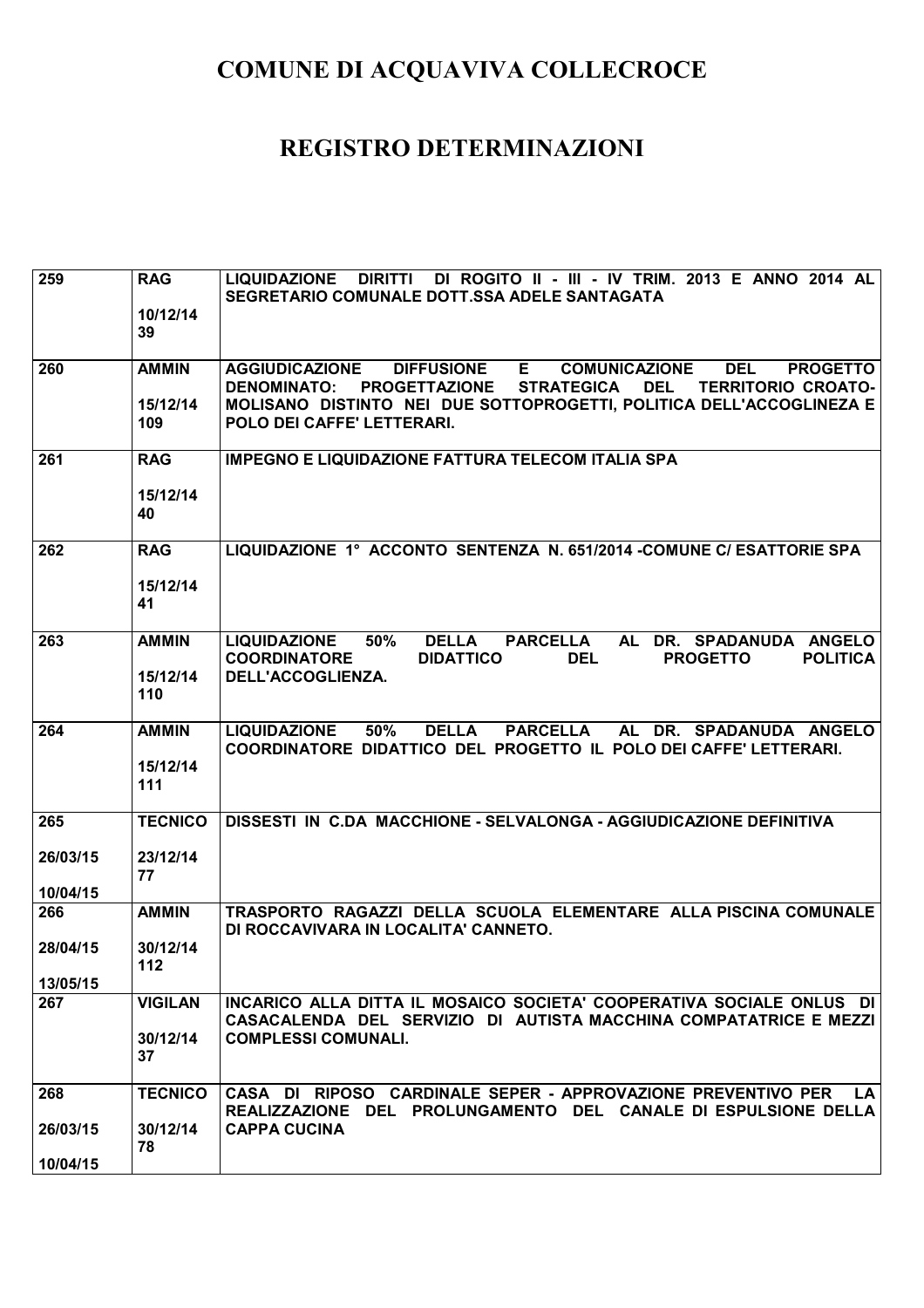| 269      | <b>AMMIN</b>    | SPORTELLO LINGUISTICO COMUNALE D.SSA FEDERICA<br><b>NOMINA</b><br><b>ADDETTO</b><br><b>MONTEMITOLI.</b>   |
|----------|-----------------|-----------------------------------------------------------------------------------------------------------|
| 12/01/15 | 30/12/14<br>113 |                                                                                                           |
| 27/01/15 |                 |                                                                                                           |
| 270      | <b>AMMIN</b>    | SERVIZIO TRASPORTO SCOLASTICO CON SCUOLABUS COMUNALE - ANNO<br><b>SCOLASTICO 2014-2015.</b>               |
| 28/04/15 | 31/12/14<br>114 |                                                                                                           |
| 13/05/15 |                 |                                                                                                           |
| 271      | <b>TECNICO</b>  | SERVIZIO DI GESTIONE DEL DEPURATORE COMUNALE - PROROGA                                                    |
| 26/03/15 | 31/12/14<br>79  |                                                                                                           |
| 10/04/15 |                 |                                                                                                           |
| 272      | <b>VIGILAN</b>  | <b>IMPEGNO DI SPESA - NEVE</b>                                                                            |
| 29/04/15 | 31/12/14<br>38  |                                                                                                           |
| 14/05/15 |                 |                                                                                                           |
| 273      | <b>RAG</b>      | RIMBORSO SPESE BANCA POPOLARE DELL'EMILIA ROMAGNA AL 24.12.2014                                           |
|          | 31/12/14<br>42  |                                                                                                           |
| 274      | <b>VIGILAN</b>  | <b>CARTA DEL SERVIZIO IDRICO INTEGRATO</b>                                                                |
|          | 31/12/14<br>39  |                                                                                                           |
| 275      | <b>AMMIN</b>    | LIQUIDAZIONE GETTONE DI PRESENZA ANNO 2013.                                                               |
|          | 31/12/14        |                                                                                                           |
|          | 115             |                                                                                                           |
| 276      | <b>AMMIN</b>    | <b>IMPEGNO DI SPESE.</b>                                                                                  |
| 9/04/15  | 31/12/14        |                                                                                                           |
| 24/04/15 | 116             |                                                                                                           |
| 277      | <b>AMMIN</b>    | SPESA PER FUNZIONAMENTO COMMISSIONE ELETTORALE<br><b>IMPEGNO</b><br>DI<br><b>CIRCONDARIALE ANNO 2014.</b> |
|          | 31/12/14<br>117 |                                                                                                           |
| 278      | <b>TECNICO</b>  | <b>IMPEGNO DI SPESA INTERVENTI VARI</b>                                                                   |
| 29/04/15 | 31/12/14        |                                                                                                           |
| 14/05/15 | 80              |                                                                                                           |